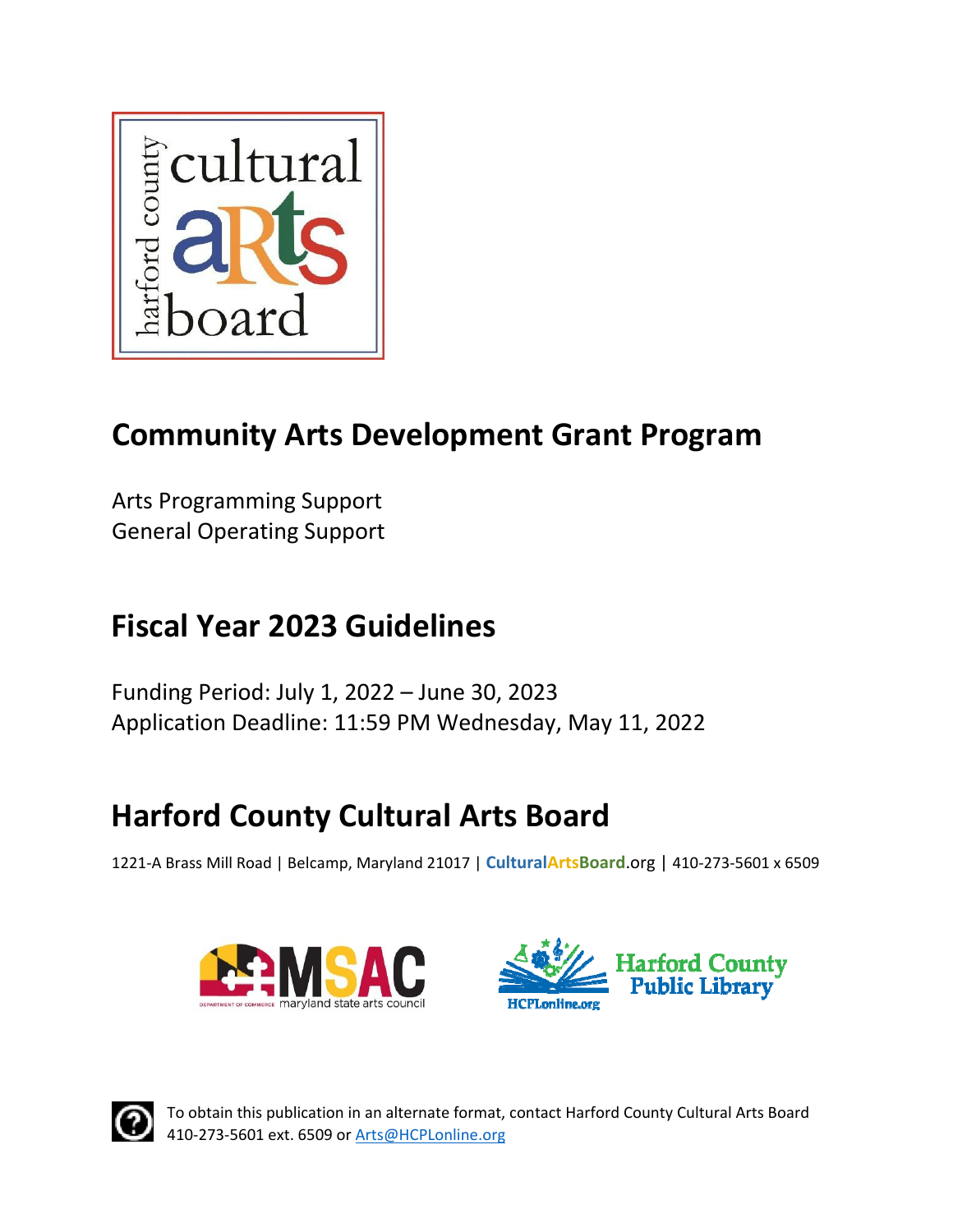# **TABLE OF CONTENTS**

| Page                    | <b>TOPIC</b>                                             |
|-------------------------|----------------------------------------------------------|
| $\overline{2}$          | <b>OVERVIEW OF HARFORD COUNTY CULTURAL ARTS BOARD</b>    |
| 3                       | <b>COMMUNITY ARTS DEVELOPMENT GRANT PROGRAM OVERVIEW</b> |
| 4                       | <b>ELIGIBILITY</b>                                       |
| 5                       | <b>APPLICATION</b>                                       |
| 6                       | <b>AWARD</b>                                             |
| $\overline{\mathbf{z}}$ | <b>REPORTING REQUIREMENTS</b>                            |
| 8                       | PROMOTIONAL and CREDITING REQUIREMENTS                   |
| 9                       | <b>TYPES OF GRANTS</b>                                   |
| 10                      | <b>COMPLETING THE APPLICATION</b>                        |
| 12                      | MATCHING REQUIREMENTS and ALLOWABLE INCOME ANDEXPENSES   |
| 13                      | <b>APPENDIX A - GLOSSARY</b>                             |
| 17                      | <b>APPENDIX B - REVIEW CRITERIA</b>                      |
|                         |                                                          |

**APPENDIX C – POST AWARD REVIEW PROCESS**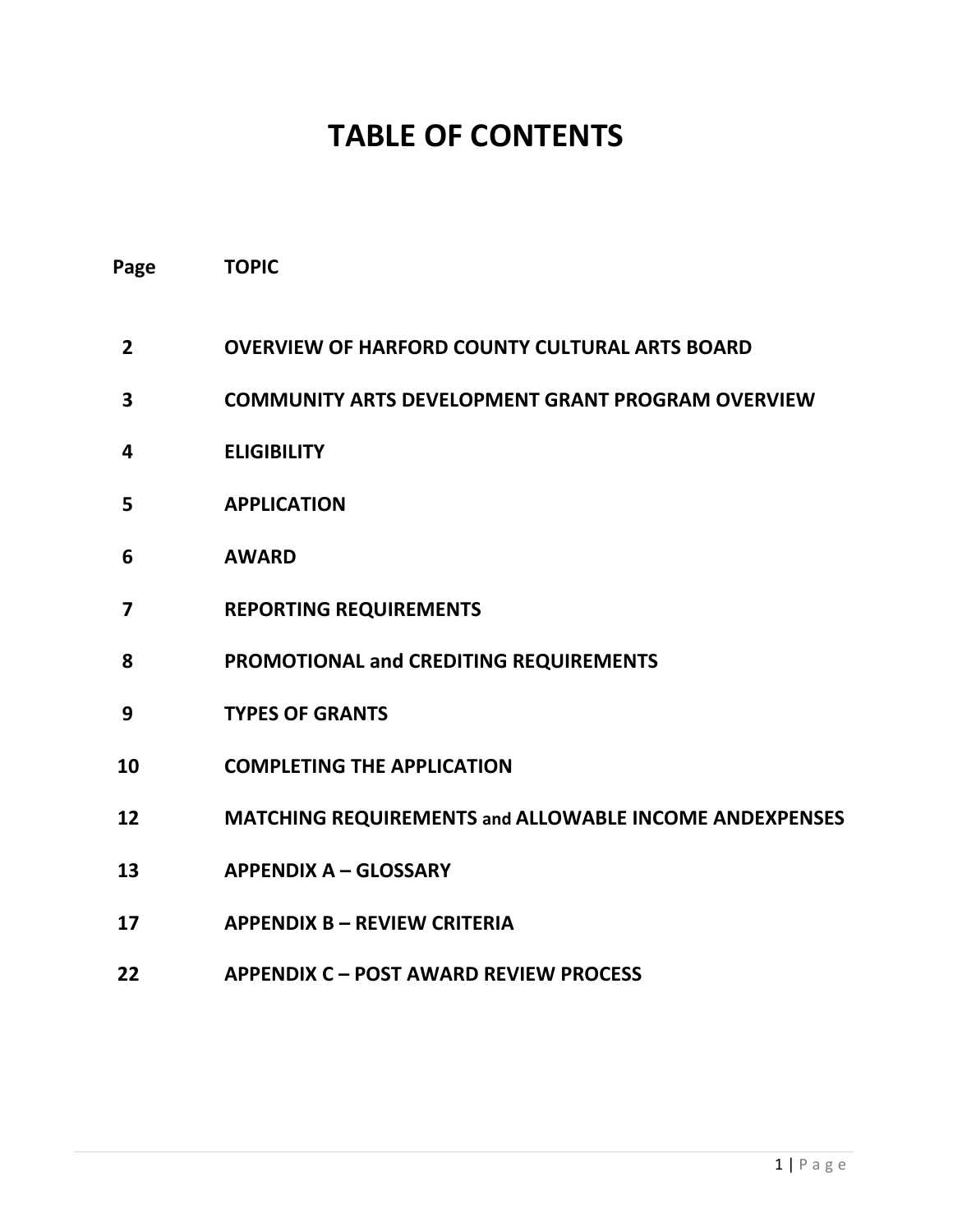## **OVERVIEW OF HARFORD COUNTY CULTURAL ARTS BOARD**

The mission of the Cultural Arts Board is to "Preserve, Enhance, and Promote the Culture of Harford County, Maryland." As the official county arts agency, Harford County Cultural Arts Board is the premier local resource for arts organizations, independent artists, and the residents of Harford County, Maryland. The Board provides grant opportunities, advocacy and administrative support; sponsors workshops, events, and promotional opportunities; and encourages and invests in the advancement of the arts for the community.

According to Chapter 9, Part 2, Article XVIB of the Harford County Code, "The Cultural Arts Advisory Board shall consist of 15 citizen representatives and a member of the County Council, who is ex‐ officio, non‐voting member. The members shall be appointed by the County Executive and confirmed by the County Council pursuant to Section 223 of the Harford County Charter. The Board members shall be residents of the County; and insofar as possible, be representative of the County's population with respect to race, gender, political affiliation and geography. The terms of the members are coterminous with that of the County Executive." The powers and duties of the Cultural Arts Board include but are not limited to thefollowing:

- Promote and support the overall development of arts and culture in Harford County
- Encourage local government and citizen interest in the arts and culture
- Act as the official Arts Council for Harford County in order to accept and disburse funds from Maryland State Arts Council.

Harford County Cultural Arts Advisory Board, its grants, operations, and programs are administered by staff employed by Harford County Public Library.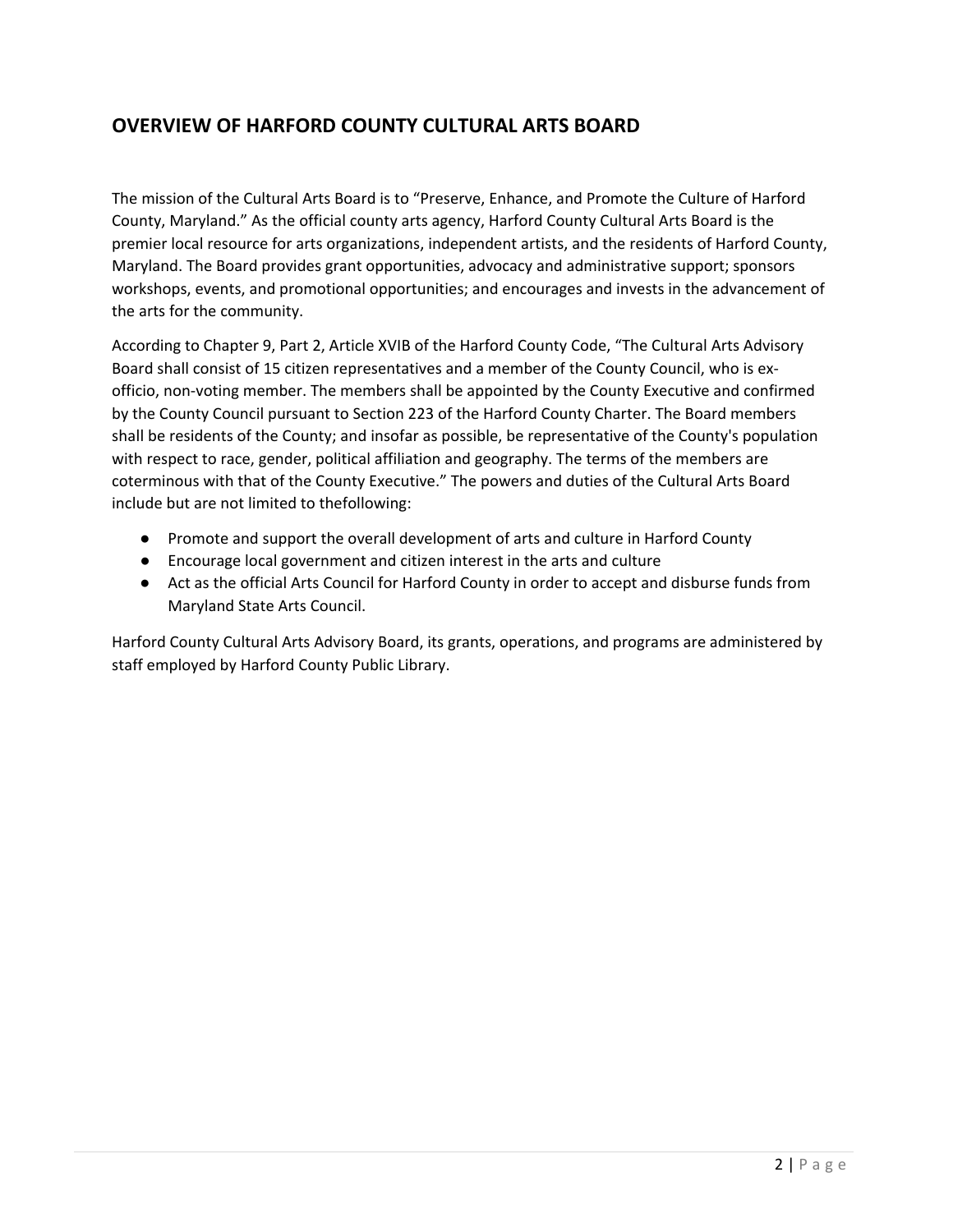## **COMMUNITY ARTS DEVELOPMENT GRANT PROGRAM OVERVIEW**

The Community Arts Development matching grant program is the foremost means by which Harford County Cultural Arts Board invests in the development of arts and culture in Harford County, specifically the arts organizations and other nonprofit, tax‐exempt entities presenting and/or producing arts in Harford County. In addition, colleges, universities, units of government, and religious organizations may apply for this type of support.

Each year, a County Arts Development grant is made from Maryland State Arts Council (MSAC) to each of Maryland's twenty‐three counties, plus Baltimore City. A portion of the grant to Harford County Cultural Arts Board is designated towards this Community Arts Development Grant program during the annual budgeting process.

Applications are accepted on an annual basis for support of (1) General Operating costs of nonprofit arts organizations in Harford County, Maryland and (2) direct costs of Arts Programming located in Harford County, to benefit the general public, presented by nonprofits incorporated in Maryland, other than arts organizations; units of government, colleges or universities, and religious institutions are also eligible.

Harford County Cultural Arts Board members review and rates applications on the basis of *artistic merit, service to the community, and organizational effectiveness*. Ratings are integrated with metrics representing size of organization, past grant performance, and types of programming to determine the total dollar amount awarded to each qualifying applicant.

Members complete Conflict of Interest Disclosures, updating as needed, and recuse themselves from discussions on topics of which they may have conflicts.

Beginning in fiscal year 2022, IDEA principles are incorporated into the criteria. Ratings reflect evidence of Inclusion, Diversity, Equity, and Access within the application.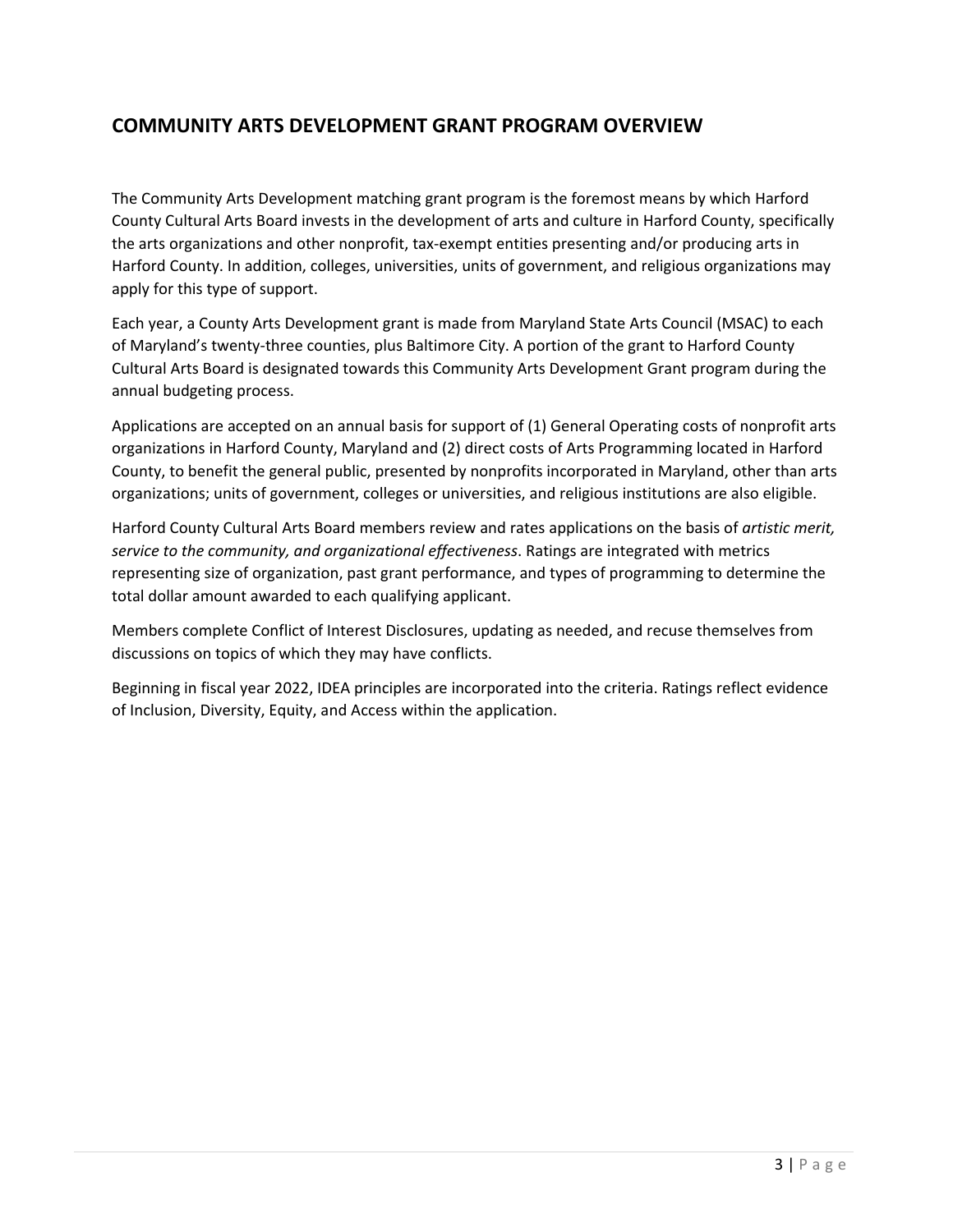### **ELIGIBILITY**

- A. Arts organizations whose principal place of business is Harford County, that are incorporated in Maryland as nonprofit, and receive tax‐exempt status from the U.S. Internal Revenue Service may request support for day-to-day General Operating expenses.
- B. Other nonprofits whose principal place of business is Maryland, and are incorporated in Maryland as nonprofit, and designated with tax‐exempt status from the U.S. Internal Revenue Service may receive support for direct costs of Arts Programming presented to the residents and guests of Harford County, Maryland. Units of government, colleges or universities, and religious institutions that meet these criteria are also eligible.
- C. Entities must be in good standing with Internal Revenue Service Tax Exempt Organization Search, Maryland Department of Assessments and Taxation, as well as Maryland Office of the Secretary of State, Charitable Organization Division.
- D. Entities must have operated as an arts organization or arts program for a minimum of one full fiscal year and be able to submit a financial statement for their most recently completed fiscal year at the time of application.
- E. All programming of funded organizations must be open to the public and accessible to persons with disabilities in compliance with the Americans with Disabilities Act. No persons, on the grounds of race, color, or national origin, sexuality, gender, age, or their handicap shall be excluded from participation in, be denied the benefits of, or be subjected to discrimination during or in connection with programming.
- F. Grant-funded activities must occur within the Fiscal Year funding period of July 1 through June 30. An activity rescheduled outside this funding period is no longer eligible.
- G. Grants may not be used towards any of the following: capital projects, major equipment purchases, paying down existing debt, re‐granting, scholarships, pro‐rated staffing, travel outside Maryland, any fundraising activity, or compensation for board members who are also employees (defined as those who receive a W2).
- H. Organizations must show valid funds to match grant funds with cash revenue from sources other than an agency of the state of Maryland
	- a. Grants supporting *General Operating* costs must be matched at a minimum of  $2:1.$
	- b. Grants supporting direct costs of *Arts Programming* must be matched at a minimum of 1:1 for Harford County‐specific arts program budget only ‐ NOT the total annual organizational operating budget.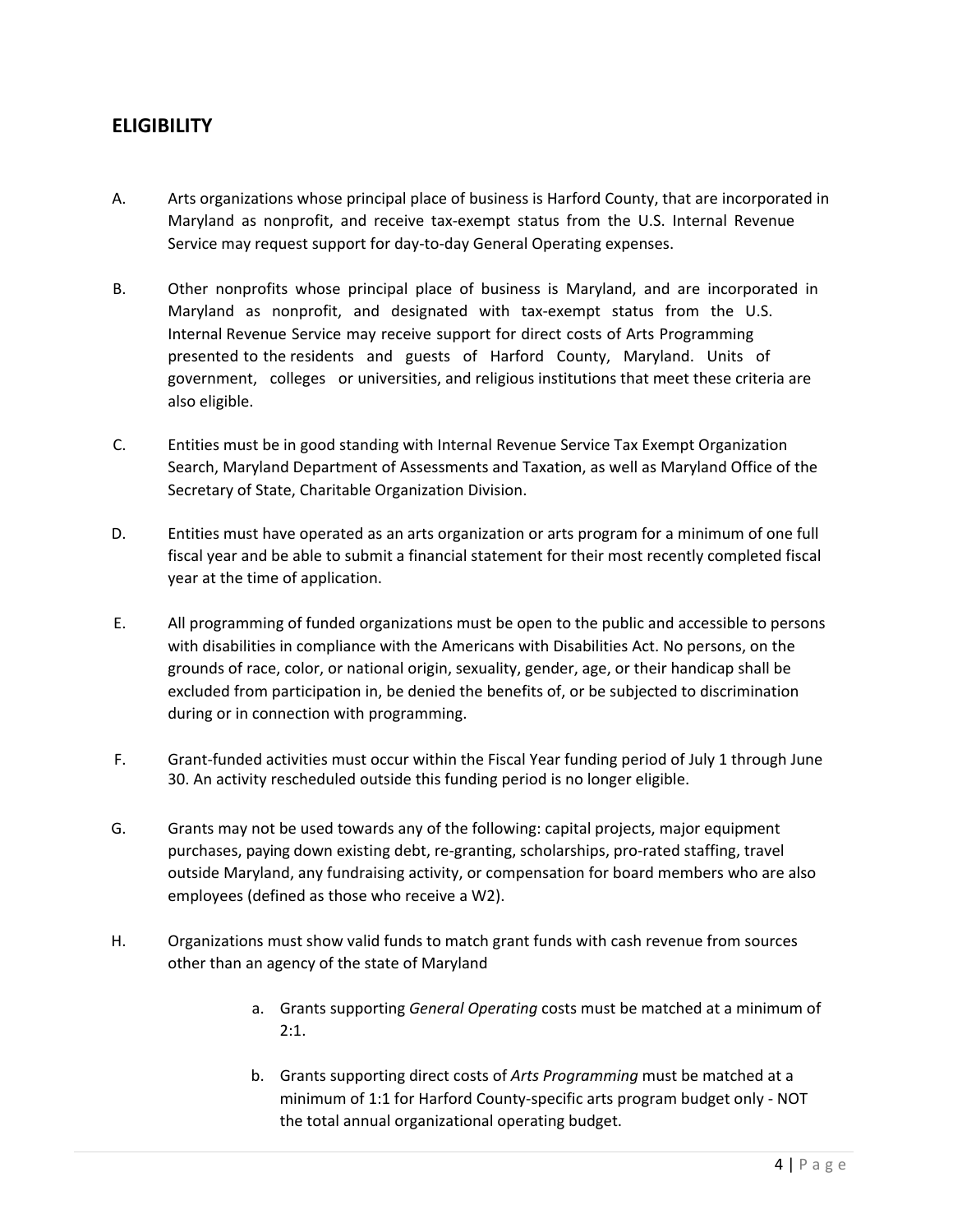## **APPLICATION**

- I. Organizations may submit only one Community Arts Development grant application to Harford County Cultural Arts Board per year.
- J. There is an online grant portal, Grants Workspace, where all applications, reports, and other grants‐related tasks will be completed. A hyperlink to Grants Workspace can be found under the Grants menu on the [www.CulturalArtsBoard.org](www.culturalartsboard.org) website.
- K. Workshops are offered annually to introduce the website and the grants process. Telephone technical assistance is also available. Please notify Harford County Cultural Arts Board fifteen days prior to any deadlines to request assistance and any special accommodations.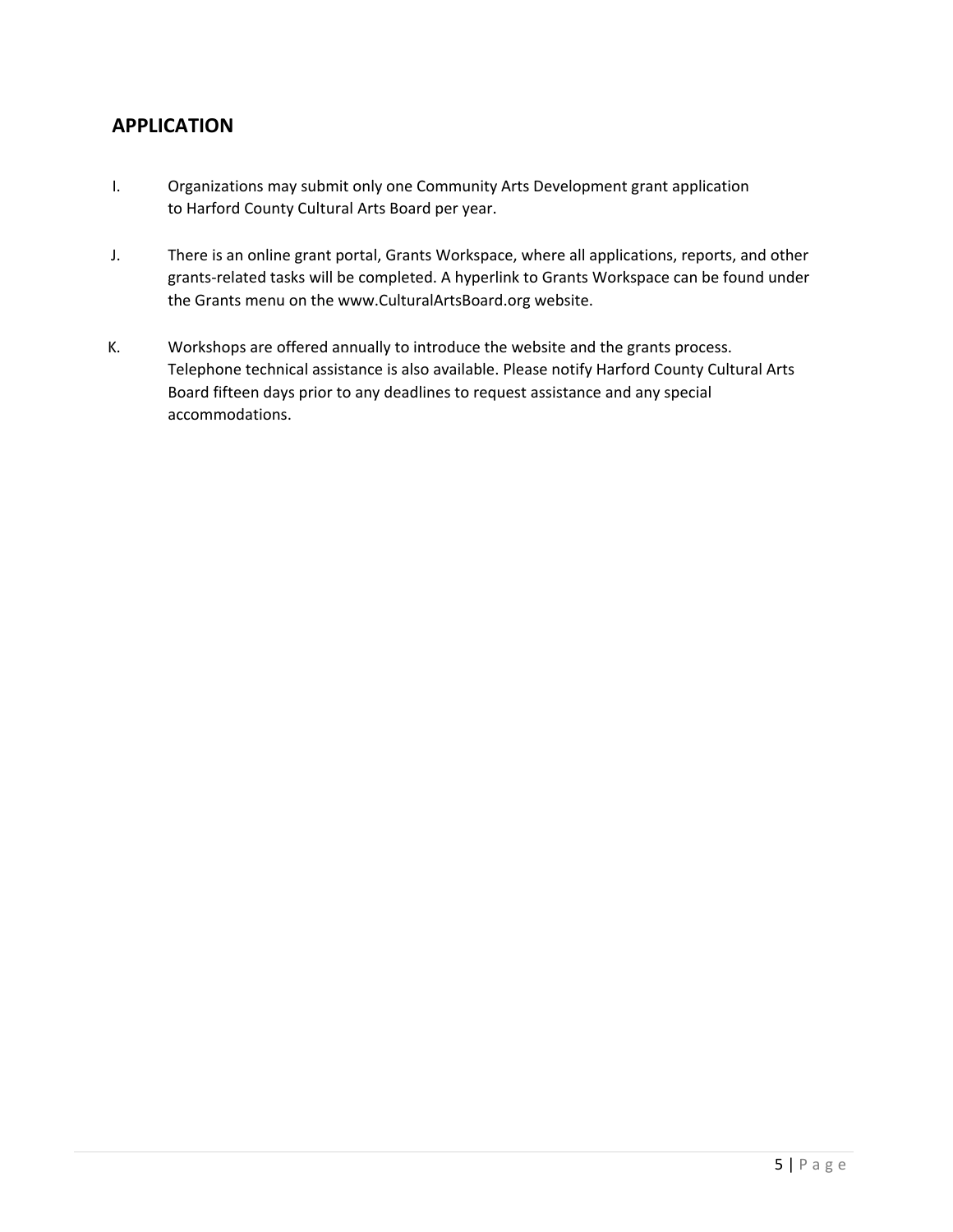### **AWARD**

- K. Harford County Cultural Arts Board considers applications and awards grant funding on the basis of the following Review Criteria:
	- a. Artistic merit
	- b. Organizational effectiveness
	- c. Service to the community
	- d. Current and past adherence to grant guidelines
	- e. Size of organization
	- f. Beginning in fiscal year 2022, IDEA principles are incorporated into each criterion. IDEA stands for Inclusion, Diversity, Equity, and Access.
- L. Grant awards are announced with an email that will include instructions to access and accept the terms of the contract (known as the "Grant Agreement"). The Grant Agreement is not finalized until signed and witnessed, which must be completed by the specified date or all funds will be forfeited.
- M. At all times, grant awards, or any part thereof, are contingent upon the availability of funds from Maryland State Arts Council, an agency of the State of Maryland, under the authority of the Department of Commerce, Division of Tourism, Film and the Arts.
- N. Failure to comply with any terms of the Grant Agreement may result in the organization being required to repay grant funds and may jeopardize any future grant eligibility.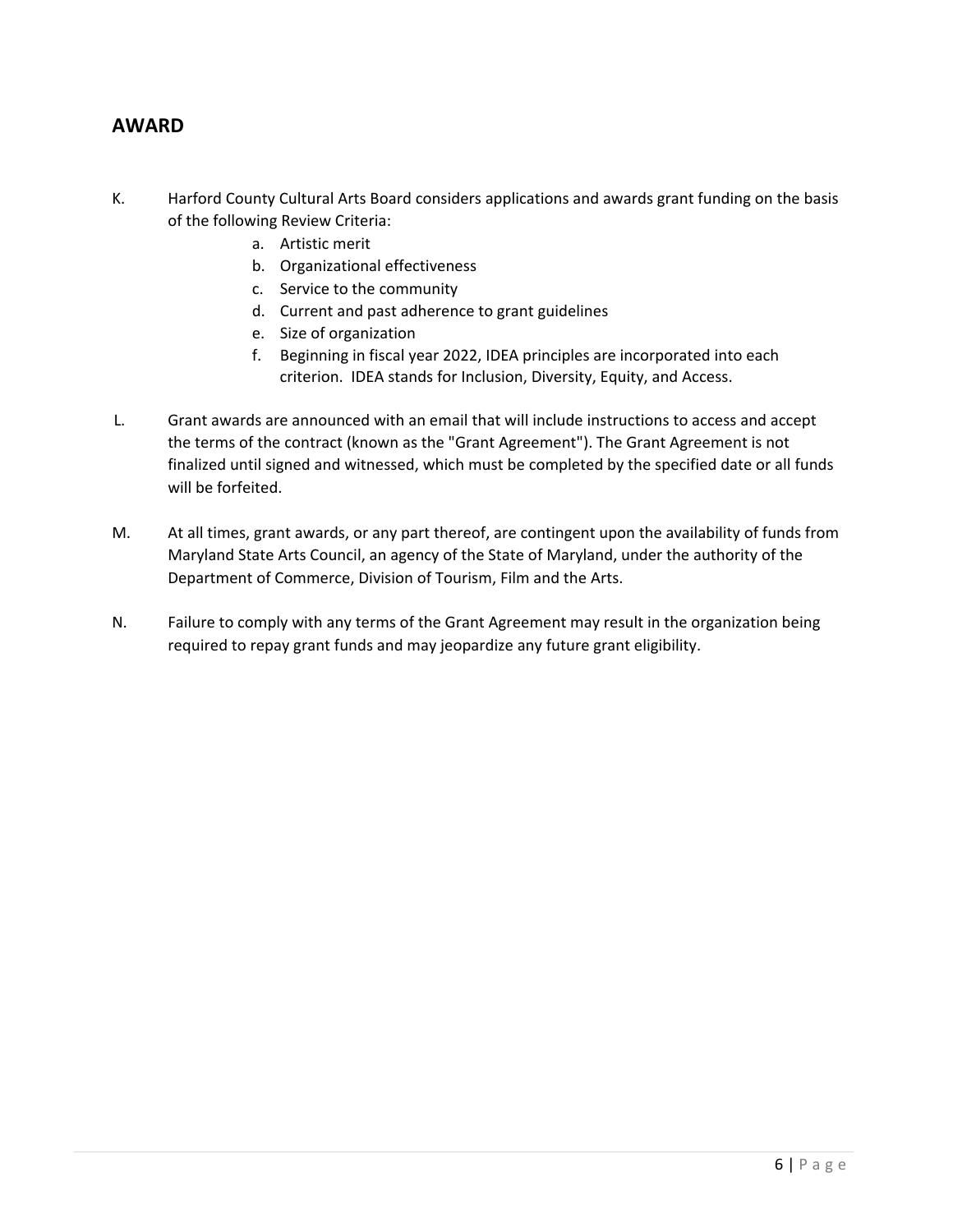## **REPORTING REQUIREMENTS**

- O. An interim report must be filed with Harford County Cultural Arts Board no later than the stated deadline. Failure to report may jeopardize any future grant eligibility and may result in the organization being required to repay current grant funds.
- P. A final report must be filed with Harford County Cultural Arts Board by August 1st after the funding period, to include photographs, copies of event programs and advertising materials, dates, financial information, and counts of artists and audiences. Failure to report may jeopardize any future grant eligibility and may result in the organization being required to repay current grant funds.
- Q. Accurate financial reports, including a signed financial statement, may be a required part of interim, final, or other grant‐related reports.
- R. Harford County Cultural Arts Board reserves the right to request financial reports or other documents relating to operations or activities at anytime.
- S. Organizations receiving grants must maintain complete and accurate records of all activities and operations connected with the grant. This includes the following data for each activity:
	- a. Name/title of program
	- b. Location
	- c. Date
	- d. Number of artists participating
	- e. Total in‐person adult audience paid admission
	- f. Total in‐person adult audience unpaid admission
	- g. Total in‐person juvenile (under 18) audience paid admission
	- h. Total in‐person Juvenile (under 18) audience unpaid admission
	- i. Total number of artists actively participating during entire funding period
- T. If a significant change is made in any Harford County Cultural Arts Board‐funded organization, program, or project, Harford County Cultural Arts Board must be notified in writing within 60 days or by August 1, whichever is sooner.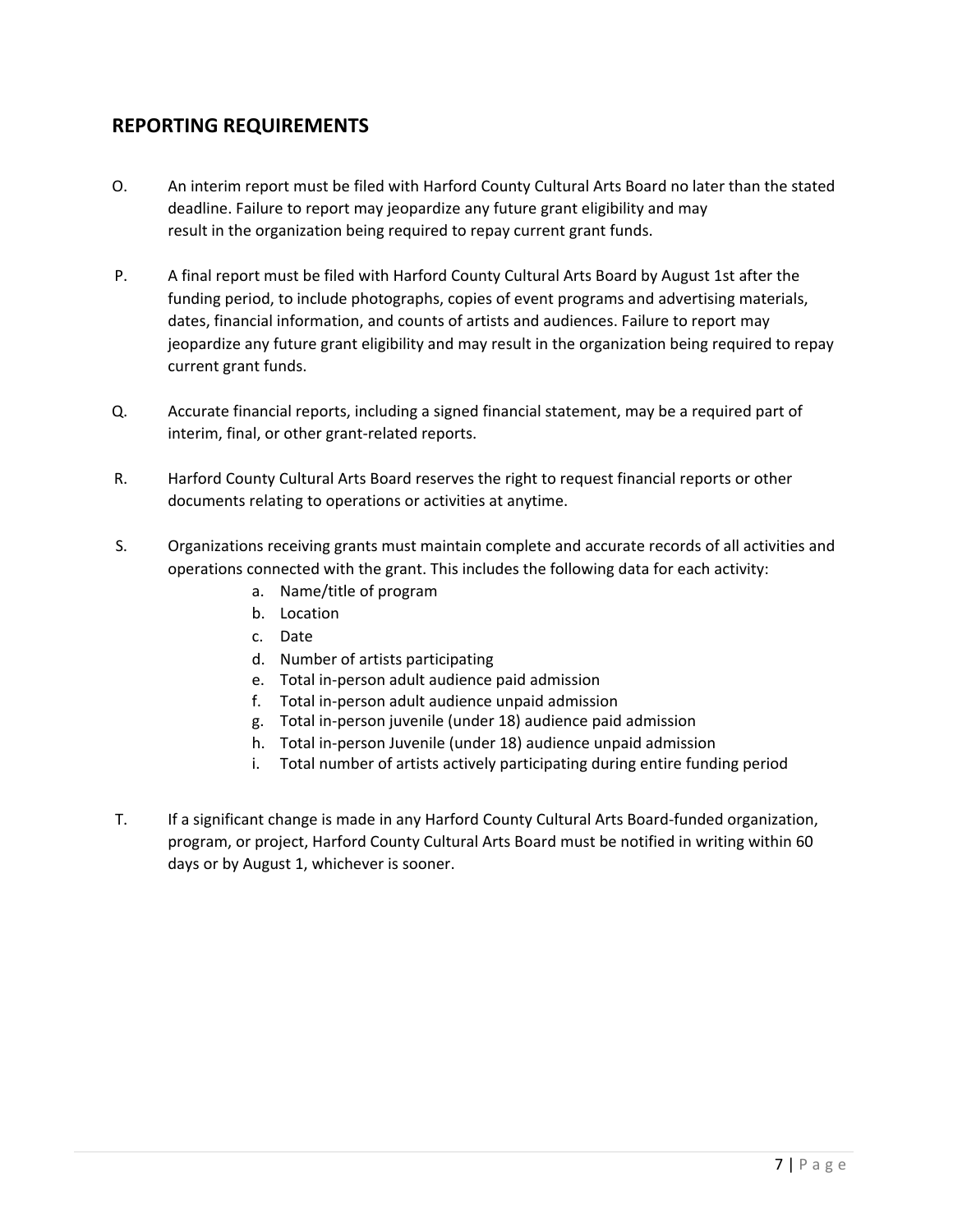## **PROMOTIONAL and CREDITING REQUIREMENTS**

U. All arts programs, including performances, auditions, exhibits, etc., must be submitted to Harford County Cultural Arts Board website's *Cultural Arts Calendar* ninety (90) days prior to the event or as soon as dates are scheduled. Contact Arts@HCPLonline.org with technical questions. The *Cultural Arts Calendar* is online at the following address: www.culturalartsboard.org/cultural‐arts‐calendar.html

Suggested posting schedule for optimum exposure:

- a. April June activities posted no later than January 15
- b. July September activities posted no later than March 15
- c. October December activities posted no later than June 15
- d. January March activities posted no later than September 15
- V. If tickets are required to attend arts programming, a minimum of four tickets for shall be made available to Harford County Cultural Arts Board.
- W. Credit must be given to Maryland State Arts Council and Harford County Cultural Arts Board whenever and wherever credit is being given – verbally, in print, and/or electronically – including but not limited to verbal introductions, advertisements, radio or print media interviews, press releases, program brochures, flyers, online and social media event descriptions.
	- a. On printed materials ‐ logos and crediting sentence must appear.
	- b. Online (website, email, online calendars, etc.) ‐ logos and crediting sentence must appear, linking to both websites (www.MSAC.org and www.CulturalArtsBoard.org)
	- c. Always check website (www.CulturalArtsBoard.org) for current and best quality logos and crediting sentence examples.
	- d. Contact Cultural Arts Board office for technical assistance if necessary.

#### *Crediting sentence examples:*

#### **Support for operations of (Arts Organization) has been provided by Harford County Cultural Arts Board with funds from Maryland State Arts Council.**

Or

**(Arts Program) is supported by Harford County Cultural Arts Board with funds from Maryland State Arts Council**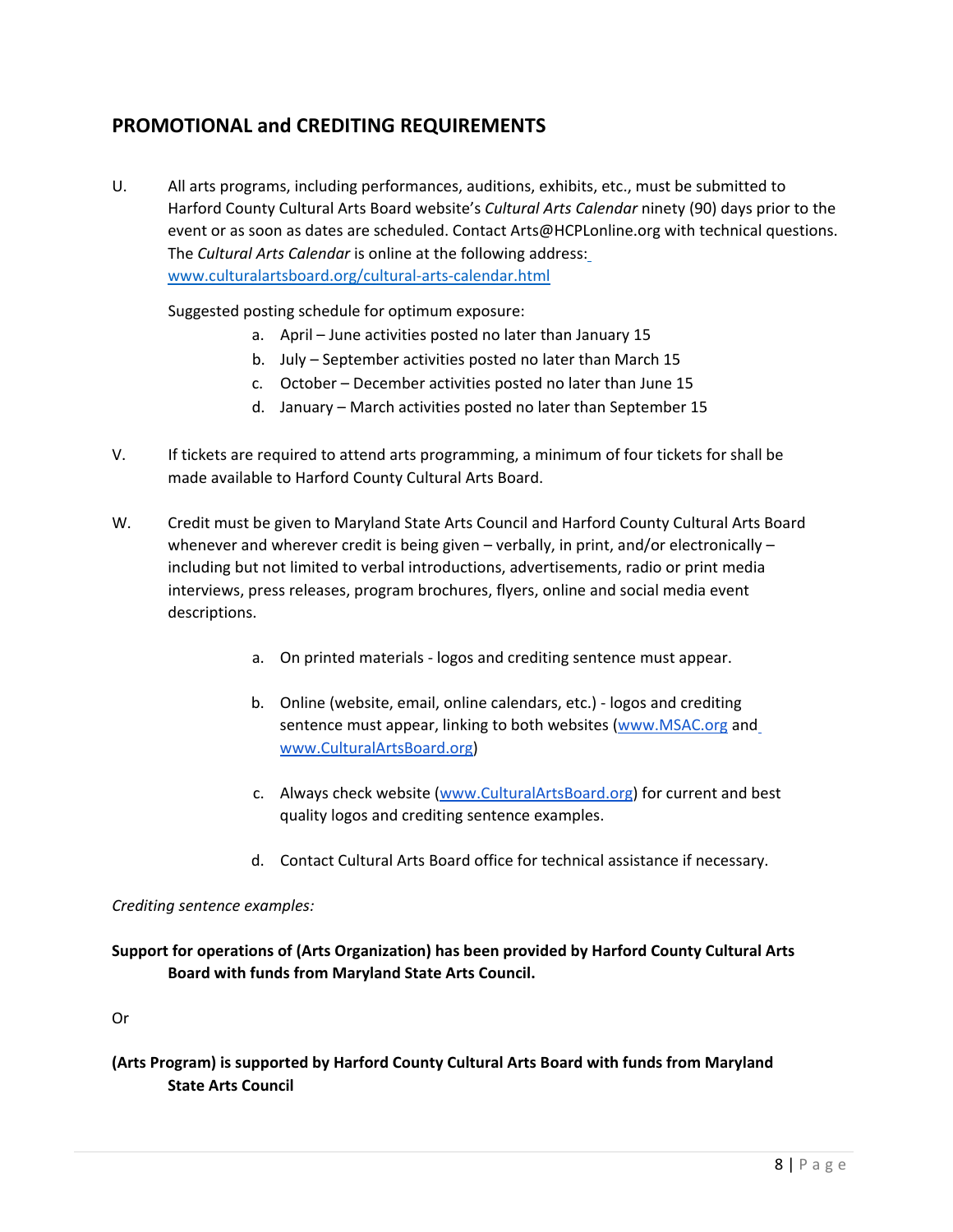## **TYPES OF GRANTS**

There are two types of grants under the Community Arts Development grant umbrella, (1) General Operating and (2) Arts Programming.

#### (1) General Operating

Nonprofit arts organizations in Harford County are eligible to receive support of up to one‐third of their total operating budget. Arts organizations are defined as those producing or presenting the arts through public programs or services. This definition is determined as any organizations whose mission and financial statements reflect that the majority of resources are dedicated to producing and presenting the arts. Examples of these include galleries, orchestras, theaters, or art museums.

#### (2) Arts Programming

Nonprofit organizations whose main purpose is not producing or presenting the arts, but do regularly provide public arts programs in Harford County, are also eligible to receive support of up to one‐half of the direct costs of their arts programming only. These might include community centers, human service organizations, or non‐art museums in Harford County. Units of government, colleges or universities, and churches are also eligible.

Arts Programming support is also available to Maryland arts organizations located outside of Harford County, who are producing or presenting arts programs within Harford County. Those organizations may receive support for up to one‐half of the direct costs for any Harford County arts programs that are open to the general public.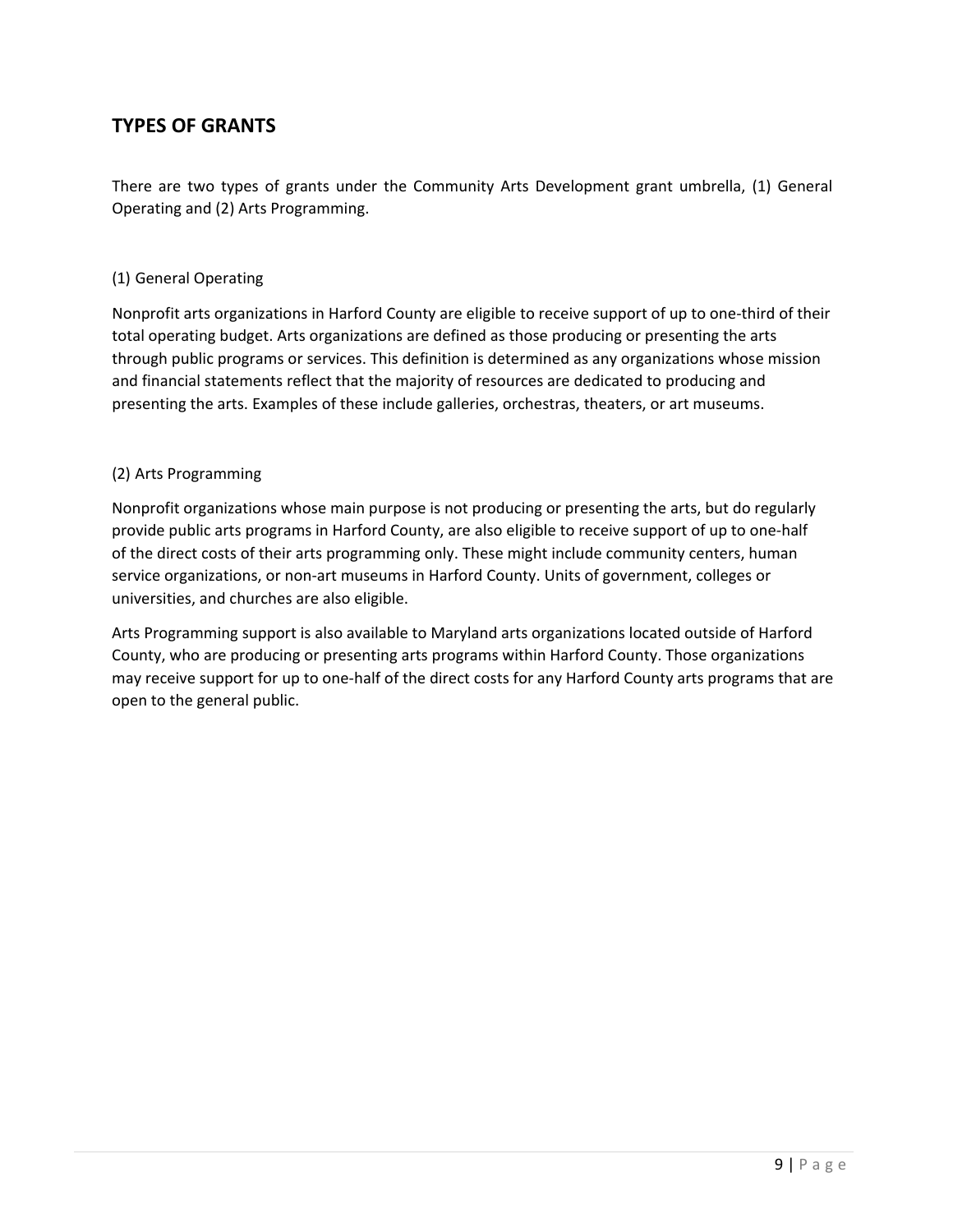## **COMPLETING THE APPLICATION**

Applications are completed entirely online including the use of electronic signatures by authorized officials of the organization.

Applications are accessed through Grants Workspace, a secure site of Harford County Cultural Arts Board. All forms, contracts, and uploads are to be completed within the Grants Workspace portal. The link to Grants Workspace is accessed through www.CulturalArtsBoard.org. Though all submitted documents are available to applicants via Grants Workspace after submission, it is strongly recommended that all applicants print and save their completed forms.

Throughout Grants Workspace, on each form, there are buttons for "save" and "save draft." Once the form is completed and "saved," there is an additional button to press to "submit." Once submitted, an on‐screen confirmation will appear, and an email will be sent to confirm submission has occurred. Until submission is confirmed, the form is not an officially submitted application and will not be considered.

**Harford County Cultural Arts Board does not accept responsibility for lost, misdirected, late, incomplete, or unsubmitted applications.**

**Applications must be submitted before stated deadline. Any extensions or exceptions to official deadlines will not be granted.**

**Once an application has been submitted, it can no longer be edited.**

**Once deadlines have passed, forms will no longer be submittable.**

**Completed forms will always be accessible for viewing or printing.**

**In the event that a revision or addition is needed and/or requested, applicants must meet all revision deadlines as specified in email communication from Harford County Cultural Arts Board or the application will be considered withdrawn.**



To obtain application in an alternate format, contact Harford County Cultural Arts Board h410-273-5601 ext. 6509 or Arts@HCPLonline.org

#### **Organizational Profile**

Organization must use their same Organizational Profile for each application, report, etc., throughout a grant cycle, and year to year. Access to Profile is controlled by the user id, the email used to sign in to Grants Workspace. If organization needs to change the user who can access their account, contact Harford County Cultural Arts Board office for assistance.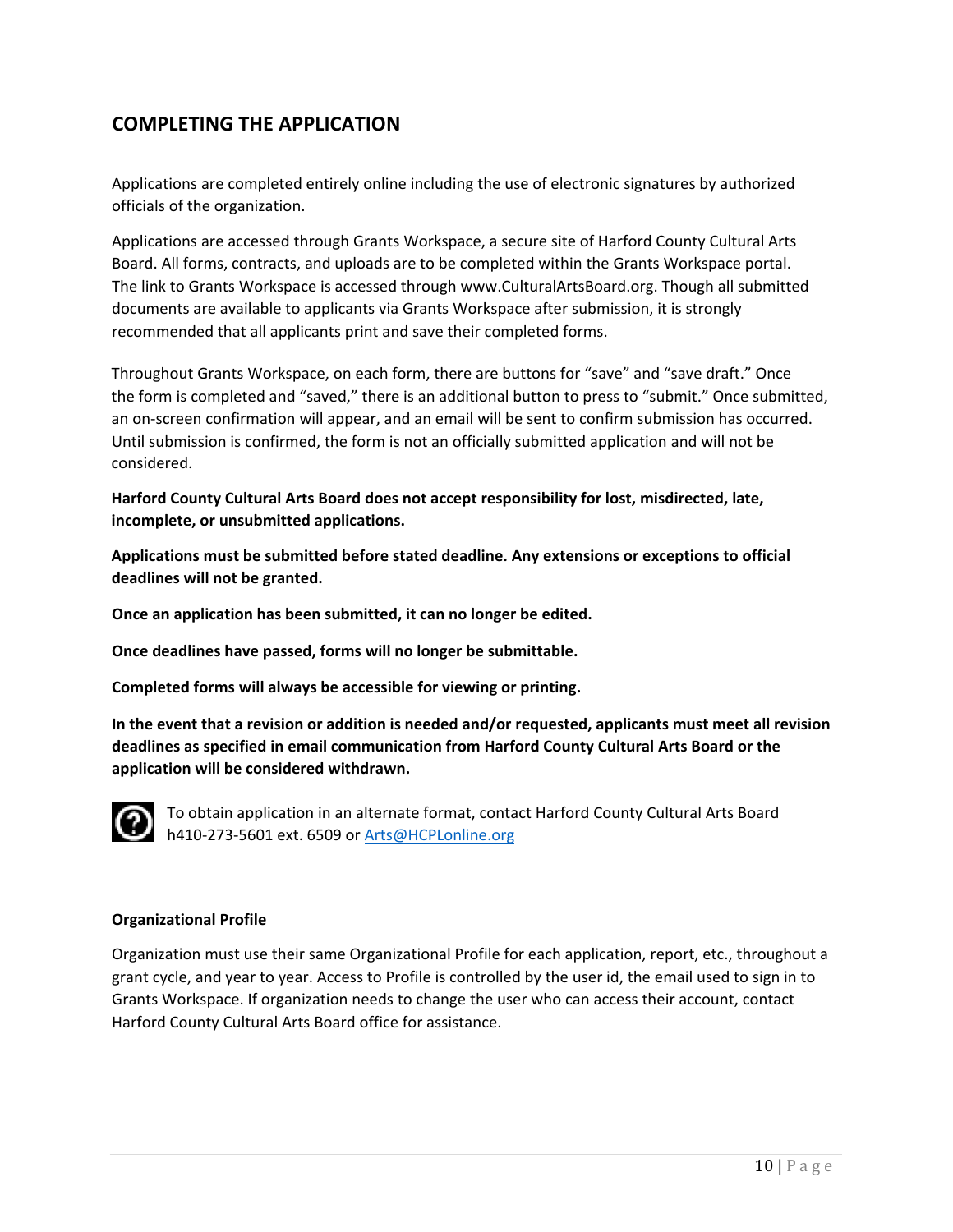#### **Communications**

Organizational Profile requires contact information for two people for the organization. These are labeled as Executive Director and Grant Contact. Regardless of whether the primary Grant Contact is the Executive Director, two different people, phone numbers, and email addresses must be identified. All communications are sent via email, to the two email addresses found in the Organizational Profile.

#### **It is mandatory that users to keep their Organizational Profile accurate at all times and retrieve email regularly and frequently.**

#### **Content of Application**

Harford County Cultural Arts Board reviews and updates the grant application and reporting process annually. The grant review panel also reviews the applications annually. Each application panel may comprise different people from year to year. Therefore, do not assume the review panel is knowledgeable about the applicant organization.

Please refer to the Review Criteria (see K. above) when completing the application. All submissions should tell a cohesive story and represent the organization at its best. Panelists look for evidence of the applicant's commitment to its mission and artistic excellence, sound governance, effective organizational management, an understanding of and responsiveness to its community, all through the lens of inclusion, equity, diversity, and access. During grant panel review meetings, panelists will discuss, and rate applications based on evidence presented within the application.

Some forms will have conditional questions; this means that subsequent questions may change or be added or removed based on answers to prior questions. Be aware of these changes, as it is the organization's responsibility to ensure the application is complete, comprehensive, and correct.

#### **Financial Information**

Financial information from years past (actual revenue and expenses) and a balanced budget (projected revenue and expenses) for the upcoming fiscal year and/or arts program are essential to a successful application. Please pay particular attention to the accuracy of this section.

All funding and reporting are done on a fiscal year basis that begins on July 1 and ends June 30.

#### **NOTE: If applying for General Operating support, total organizational budget is required. If applying for Arts Programming support, please provide only that program's budget. Regardless of which type of budget, income and expenses should balance.**

A signed financial statement for the most recently completed fiscal year (actual income and expenses) may be requested during application or later in the funding period. 990 forms are not accepted.

See also: Matching Requirements and Allowable Income and Expense.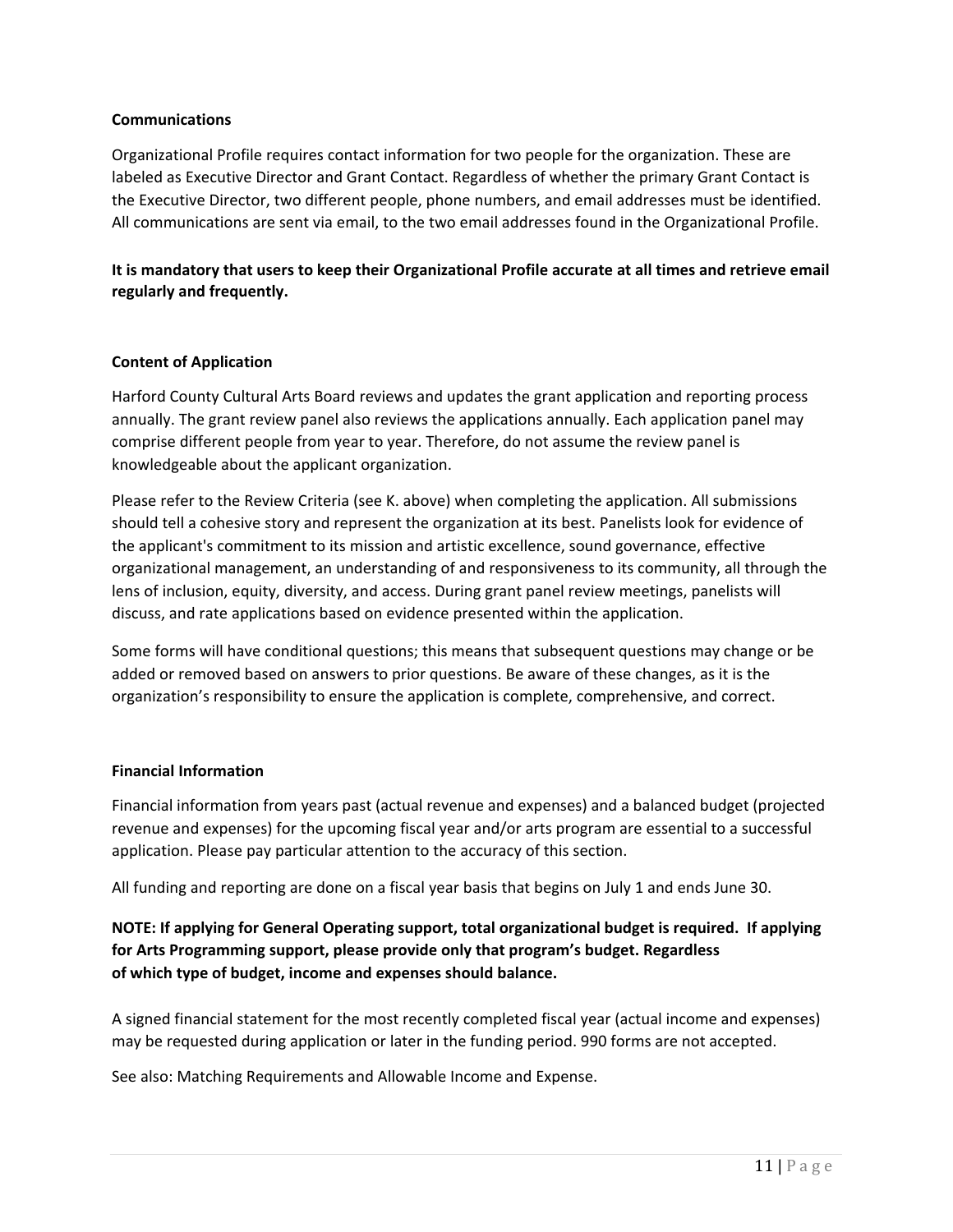## **MATCHING REQUIREMENTS and ALLOWABLE INCOME AND EXPENSE**

All Community Arts Development grants must be matched by funds at a specified ratio.

Grants for General Operating costs must be matched at a minimum of 2:1 with allowable income.

Grants for direct costs of Arts Programming must be matched at a minimum of 1:1 with allowable income.

The following are not allowable as expenses when determining total costs eligible for support

- Acquisition of capital assets
- Activities for the exclusive benefit of an organization's members
- Activities not open to the general public
- Capital projects or improvements
- Compensation for board members who are also employees (defined as those who receive a W2)
- Contributions to any persons who hold, or are candidates for, elected office; to any political party, organization, or action committee; or in connection with any political campaign or referendum
- Lobbying activities
- Pro-rated staff
- Purchases of permanent equipment
- Re-granting
- Scholarships awarded by the applicant organization for its own activities
- Travel outside Maryland

The following are not allowable as income when determining match:

- Loans
- Carryover
- Debt forgiveness
- Transfer of funds earned in prior years
- Revenue raised for capital or endowment funds
- Funds intended for the purpose of re-granting
- Unrealized gains/losses
- Funds, grants, or services from the State of Maryland
- \*Other items may be deemed not allowable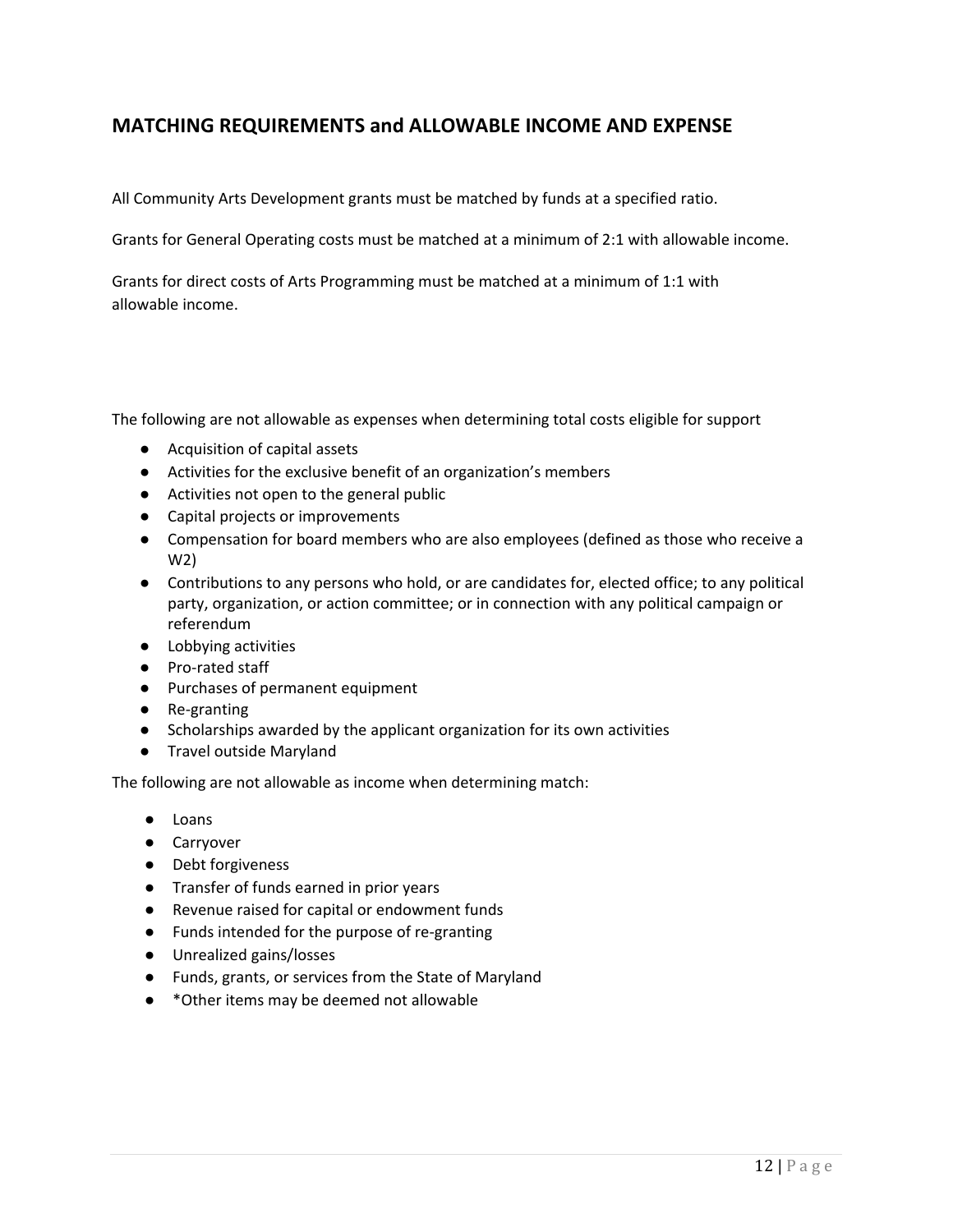## ● **APPENDIX A –GLOSSARY**

**accommodations/interpreters:** Services provided to persons with disabilities in order to improve accessibility of arts programming.

**administrative worker:** Individuals employed or contracted by an organization to perform duties related primarily to the management of the organization.

**administrative worker costs:** Salaries, fees, and the cost of benefits paid to administrative workers.

**advertising sales:** Income an organization derives from the sale of space in printed programs or other advertisements.

**access:** Providing inclusive, mutually beneficial and meaningful participation of people with disabilities.

**agreement:** A legally‐binding contract between Harford County Cultural Arts Board and a successful applicant setting forth the rights and duties of the parties, which must be executed before grant funds may be disbursed.

**allocations to cash reserves:** Funds an organization places in an income‐bearing account for the purpose of building cash reserves.

**allowable/non‐allowable (as income or expenses):** Income or expenses deemed by Harford County Cultural Arts Board to be permissible in figuring total operating expenses and income to determine funding amounts. Examples of allowable operating income and expenses include: ticket sales income, grants and contributions. Allowable expenses include: specific salaries, artist fees, marketing expenses, equipment rental, program costs, supplies, etc. See also non‐ allowable.

**Americans with Disabilities Act, 1990 (A.D.A.):** A law that protects the rights of individuals with disabilities to receive the same accommodations and benefits as individuals without disabilities. *Design* Handbook is a resource designed to help organizations comply with Section 504 and the Americans with Disabilities Act.

**artistic workers:** Individuals or groups employed or contracted by an organization to create, curate, design, perform, or produce artistic work presented by the organization to general audiences.

**artistic worker costs:** Salaries, fees, and the cost of benefits paid to artistic workers.

**arts organization:** Harford County Cultural Arts Board defines an arts organization as an organization which produces or presents the arts through public programs or services. This definition is determined as any organizations whose mission and financial statements reflect that the majority of resources are dedicated to producing and presenting the arts. Examples of these include galleries,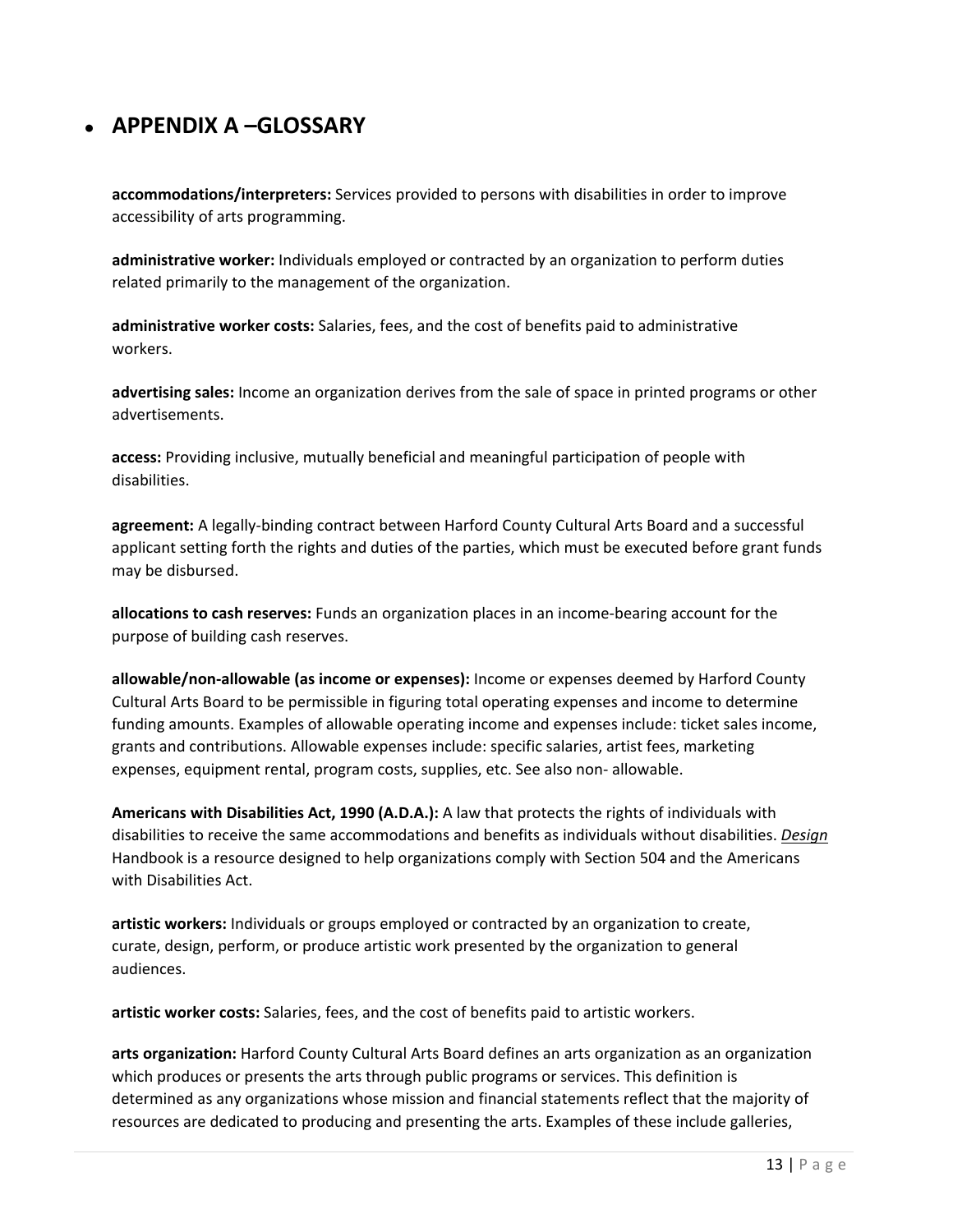orchestras, theaters, or art museums. See also: non‐arts organization.

**audit:** See independent external audit.

**authorizing official:** Individual legally empowered to submit this application.

**budget:** Estimate of income and expenditure for a set period of time

**(CY) calendar year:** Budget year that runs from January 1 through December 31.

**capital assets:** Those assets of an organization, including buildings, equipment, and facilities that are intended for long‐term ownership and use.

**capital improvements:** Improvements to capital assets that increase their value, or otherwise benefit the owner of the improved asset.

**community:** The individuals or groups identified by an organization as those for whom the organization's activities are intended.

**contracted services:** Services rendered under contract to another party (agency, school, organization, company, or individual), and revenues derived from such services.

**cost of goods purchased for sale:** Money paid by an organization for artwork or other goods intended for subsequent sale, with proceeds benefiting the organization.

**depreciation**: The systematic charging of the diminished value of fixed assets to annual expenditures.

**direct costs:** Those expenses directly billed to the applicant's arts program by invoice and/or transfer of funds and documented as a dollar amount on the arts program's financial statement.

**diversity:** reflecting or having many different ideas, forms, types, and qualities. Including but not limited to physical or cognitive ability, age, belief, culture, ethnicity, gender, gender identity, gender expression, language, race, sexual orientation, socio‐economic background.

**educational activities:** Eligible educational activities include, but are not limited to, activities that have the primary purpose of instruction or training, including workshops, artist residencies, lessons, classes, or other educational outreach and learning activities open to the public.

Non‐eligible educational activities include but are not limited to those intended for public, private, and charter K‐12 school and preschool classroom use; implementation of arts curriculum or curriculum development for schools; showcases of student school work; school fundraisers.

**educational personnel:** Individuals employed or contracted by an organization to perform duties related primarily to educational programming and/or teaching.

**educational salaries and fees:** Salaries, fees, and the cost of benefits paid to educational personnel.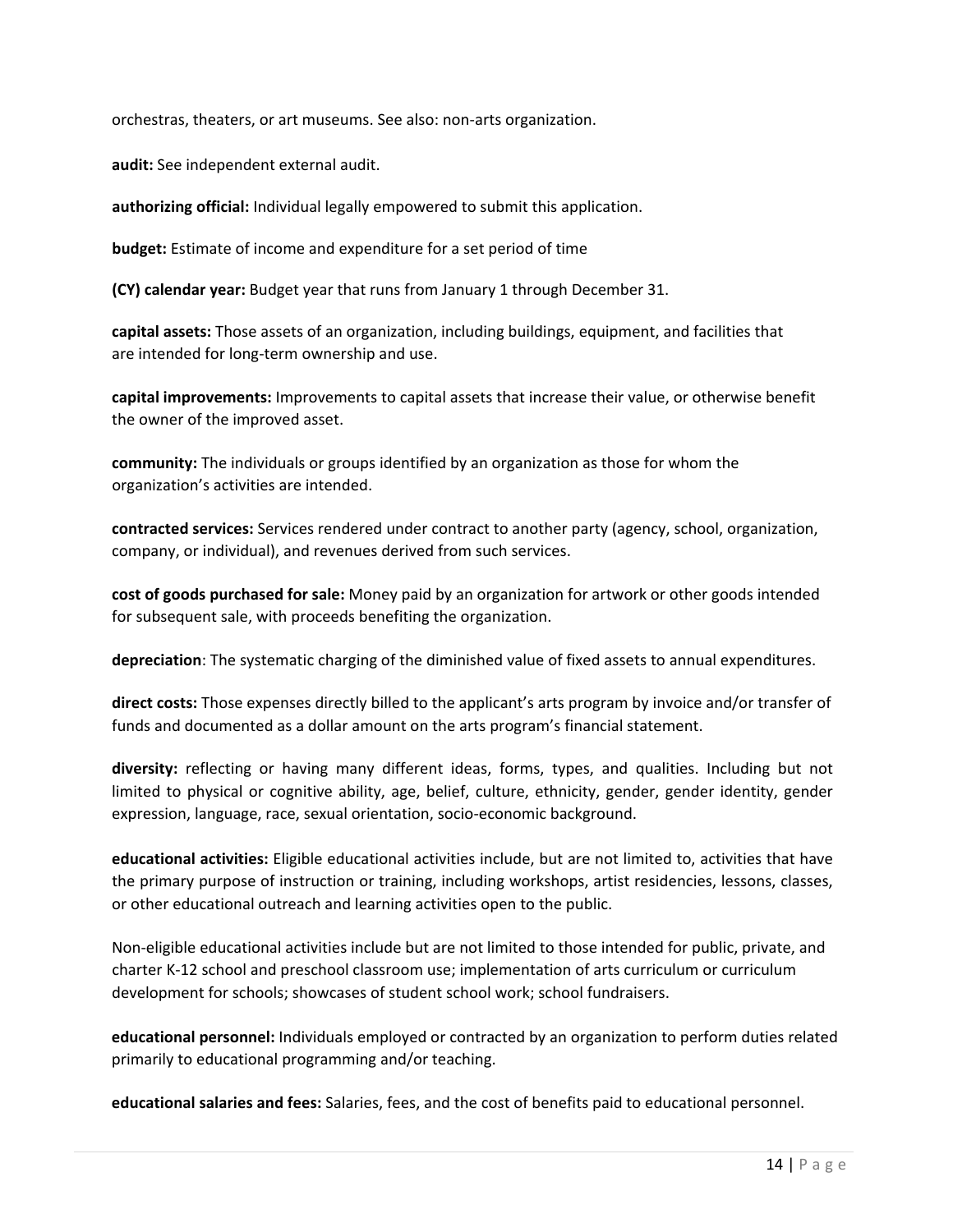**endowment:** Investment funds that remain in perpetuity and generate interest income.

**equity:** Embodying values and practices that ensure all people—including but not limited to those who have been historically underrepresented based on race/ethnicity, age, disability, sexual orientation, gender, gender identity, socioeconomic status, geography, citizenship status, or religion—are included fairly and provided with the supports that they need to participate and fully engage.

**Federal Employer Identification Number (EIN):** A nine‐digit account number identifying an employer for purposes of reporting wages and taxes to the Internal Revenue Service. May also be called Taxpayer Identification Number (TIN)

**(FY) fiscal year:** Budget year that runs on a 12‐month period other than January 1 through December 31.

**financial stability:** The ability of an organization to generate the financial resources necessary to support current and planned activities, as measured by the organization's prior record and the soundness of budgetary estimates and projections.

**financial statement or audit:** A document required for all Harford County Cultural Arts Board applications which provides information on the applicant organization's operating budget for the most recently completed fiscal year. The statement is not narrative but a list of actual revenues and expenses. The financial statement must be signed by the organization's accountant or chief financial officer.

**grant contact:** Individual who is best able to provide information regarding application content and activities described therein.

**inclusion:** organizational effort or practice of creating environments, and/or providing equal access, to opportunities and resources for individuals or groups who might otherwise be excluded or marginalized, such as those who have disabilities, are of a different background, or are members of a minority group

**income from goods/services sold:** The total amount paid by purchasers to an organization for artwork or other goods sold and/or services provided by the organization.

**independent external audit:** An audit report certified by an independent CPA firm that must include an unqualified opinion on the financial statements of an organization.

**in‐kind:** Any contribution of service, equipment, supplies, printing, space, or other property made by an individual, organization, or business to an organization, as distinguished from a monetary (cash) donation.

**merit of arts services activities:** Caliber of the arts services activities an organization provides.

**non‐allowable (as income or expenses):** Not allowable as operating expenses are: re‐granting, acquisition of capital assets, accessions, allocations to cash reserves, capital improvements, depreciation, deficits, loan principal payments, contributions to endowments, scholarships awarded by the applicant organization for its own activities, or compensation for board members who are also emplyees (defined as those who receive a W2). Not allowable as operating income are: loans;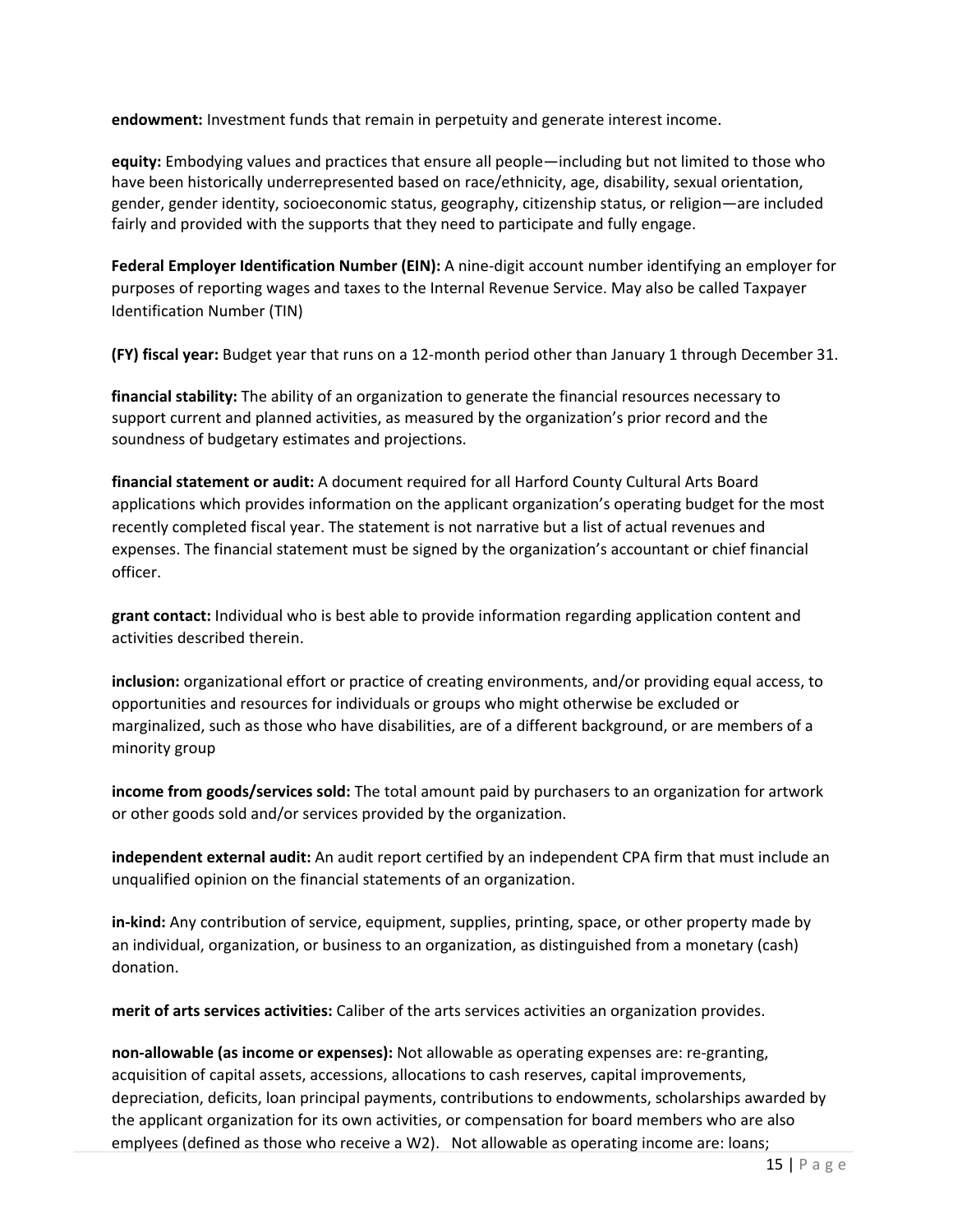carryover; debt forgiveness; transfer of funds earned in prior years; revenue raised for capital or endowment funds or funds intended for the purpose of re‐granting; unrealized gains/losses; prorated salaries, rent, or utilities; or other prorated expenses. Other items may be deemed non‐ allowable. Grant funds may not be used to make contributions to any persons who hold, or are candidates for, elected office; to any political party, organization, or action committee; or in connection with any political campaign or referendum. Grant funds may not be used for any lobbying activities.

**non‐arts organization:** Harford County Cultural Arts Board defines a non‐arts organization as a nonprofit organization whose main purpose is not producing or presenting the arts, but that regularly provides public arts programs in Harford County. These might include community centers, human service organizations, or non‐art museums in Harford County. Units of government, colleges or universities, and churches are also eligible. For example, a church's mission is not to produce or present the arts, but it may present an ongoing series of orchestral concerts. The church is considered a non‐ arts organization and is eligible to apply for support only for its ongoing arts program, the orchestral concert series. See also: arts organization.

**organizational effectiveness:** The ability of an organization to develop and organize the operational means necessary to support current and planned activities, as measured by the organization's prior record and the soundness of plans of action.

**received/not received:** The status of contributed support at the time a Harford County Cultural Arts Board application is submitted. "Received" funds are those awarded or in‐hand; "not received" includes funds applied for, pending, pledged, and/or yet to be raised.

**service to the community:** The degree to which an organization's operations and activities display an understanding of and responsiveness to the community

**special constituencies:** People who, by virtue of their age, income, locale, physical or developmental ability, or any other characteristic, have fewer opportunities, less visibility, or limited access to programs available to the general public.

**technical workers:** Individuals employed or contracted by an organization for technical management and staff services (e.g., technical directors; stage managers; exhibit preparers and installers; wardrobe, lighting, and sound crews; stagehands; video and film technicians).

**technical worker costs:** Salaries, fees, and the cost of benefits paid to technical personnel.

**total cash income:** For a completed fiscal year, the sum of all funds an organization received during the year through earnings and contributions; for the current fiscal year, the sum of all funds, received and/or not yet received. Organizations applying to Harford County Cultural Arts Board for general operating support are required to present budgets for a planned year in which the year's total allowable cash income and total allowable cash expenses are equal.

**venue:** Facility or location where arts activities take place.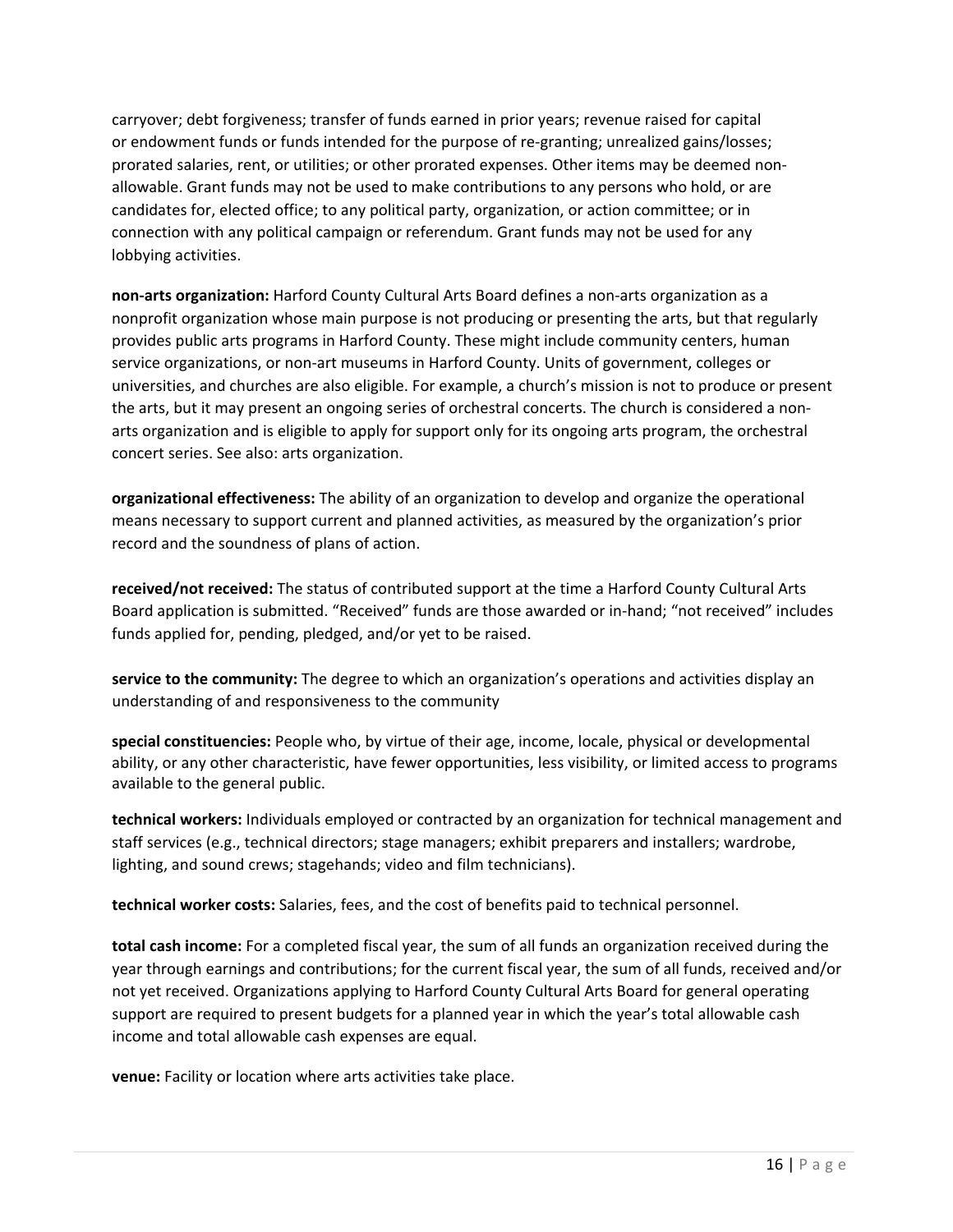## **APPENDIX B – REVIEW CRITERIA**

**Artistic Merit: the aesthetic achievement and quality of activities produced and/or presented by an organization. Not only is the organization producing or presenting high‐quality programs, but is also employing evaluation techniques as an ongoing part of the planning process, and to demonstrate that priorities are achieved. There is a clearly articulated explanation of how programs and services fulfill the organization's mission.**

#### **Artistic Aesthetic Achievement**

5 = Excellent‐‐Outstanding: Clearly evident and well‐articulated artistic aesthetic achievement. Artistic programming on a superior level and continues to evolve creatively. Artistic decisions are made by highly qualified personnel or invitees with diverse backgrounds and perspectives. Organization is a leader in its field in artistic excellence.

4 = Good‐‐Very Good: Clearly evident and well‐articulated artistic aesthetic achievement. Artistic programming on a high level.

3 = Satisfactory: Adequate evidence of artistic aesthetic achievement, artistic programming remains consistent.

2 = Marginal‐‐Fair: Implied but not specific evidence of artistic aesthetic.

1 = Poor: Hard to determine, no evidence provided.

#### **Program Evaluation**

5 = Excellent‐‐Outstanding: Excellent and effective evaluation techniques that are an ongoing part of the planning process and provide evidence that priorities are achieved. Model for the field in program evaluation and continued update of evaluation process.

4 = Good‐‐Very Good: Effective evaluation techniques are part of the planning process and provide evidence that priorities are achieved.

3 = Satisfactory: Evaluation techniques are in place and provide evidence that priorities are achieved.

2 = Marginal—Fair: Evaluation efforts are outlined, but leave questions as to how the resulting information is to be used.

1 = Poor: Fails to address how the organization will evaluate its programming.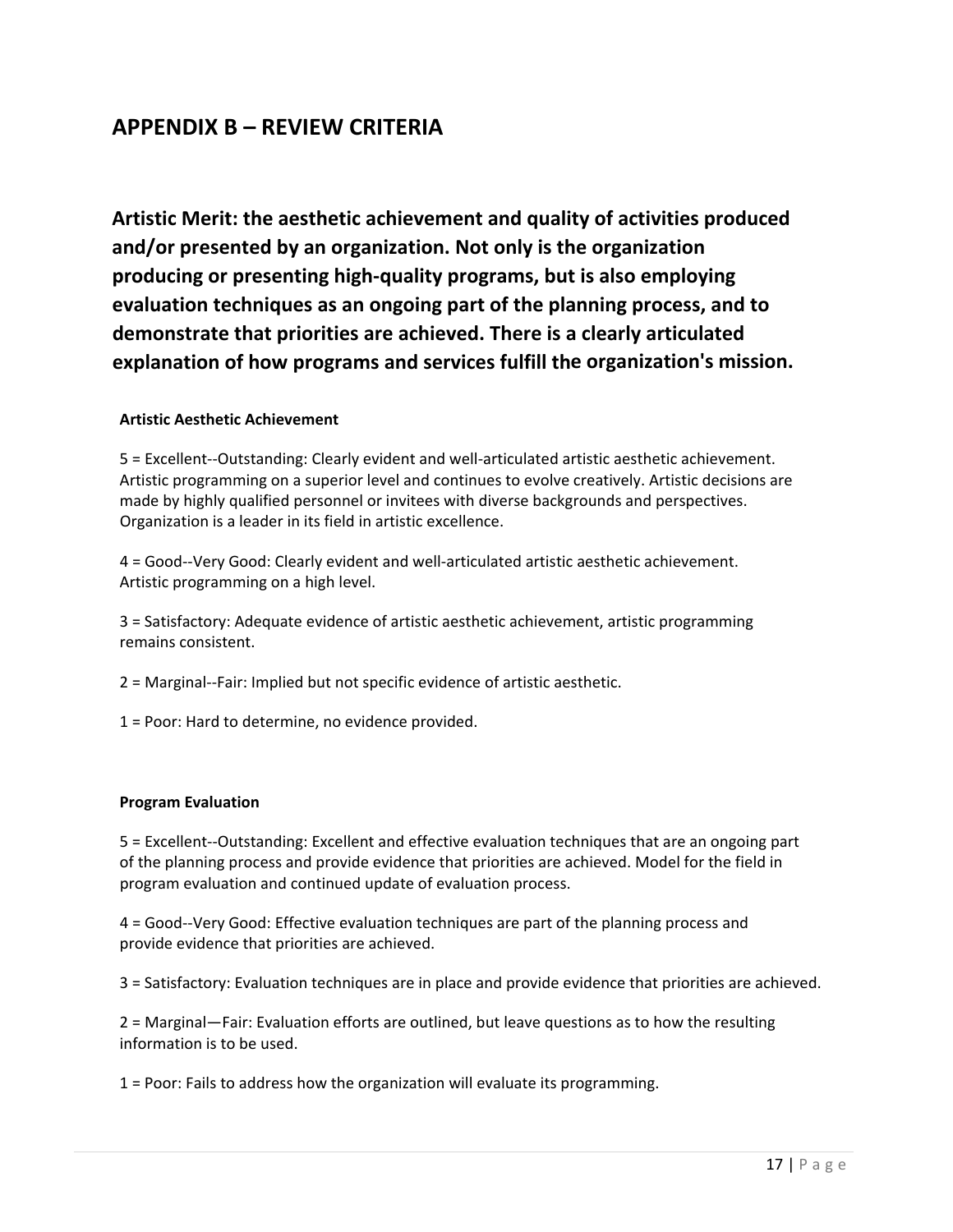#### **How Arts Reflect Mission**

5 = Excellent‐‐Outstanding: Articulate and clear explanation of how the programs and services fulfill the organization's mission. Evident that the mission is regularly evaluated.

4 = Good‐‐Very Good: Clear explanation of how the programs and services fulfill the organization's mission.

3 = Satisfactory: General statement on how the programs and services fulfill the organization's mission, but lacks clarity.

2 = Marginal—Fair: Statement on how the programs and services fulfill the organization's mission is not fully formed.

1 = Poor: Lacks an explanation of how the programs and services fulfill the organization's mission.

## **Part II ‐ Organizational Effectiveness: The ability of an organization to develop and organize the operational means necessary to support current and planned activities, as measured by the organization's prior record and the soundness of plans of action.**

#### **Financial Information**

5 = Excellent‐‐Outstanding: Accurate and realistic budge. Applicant's budget and development plans reflect a broad base of revenue and support from earned, unearned, and in‐kind sources. Organization is financially stable or has articulated plans for stability. If applicable, applicant has a viable plan to reduce any accumulated deficit. Finances are regularly reported to board and revised as necessary. Major variances from year to year are explained clearly. Model in the field.

4 = Good‐‐Very Good: Accurate and realistic budget reflecting a broad base of revenue and support from various sources. Appears to be financially stable. If applicable, applicant has a viable plan to reduce any accumulated deficit. Finances are regularly reported to board and revised as necessary. Major variances from year to year are explained clearly.

3 = Satisfactory: Basic, itemized budget appears realistic. Revenue sources are specified, but financial strength of the organization is not detailed. Finances are regularly reported to board and revised as necessary. Major variances from year to year are explained clearly.

2 = Marginal—Fair: Confusing and unrealistic budget; Development plans leave doubts about the fiscal health of the organization.

1 = Poor: Budget is incomplete and unacceptable.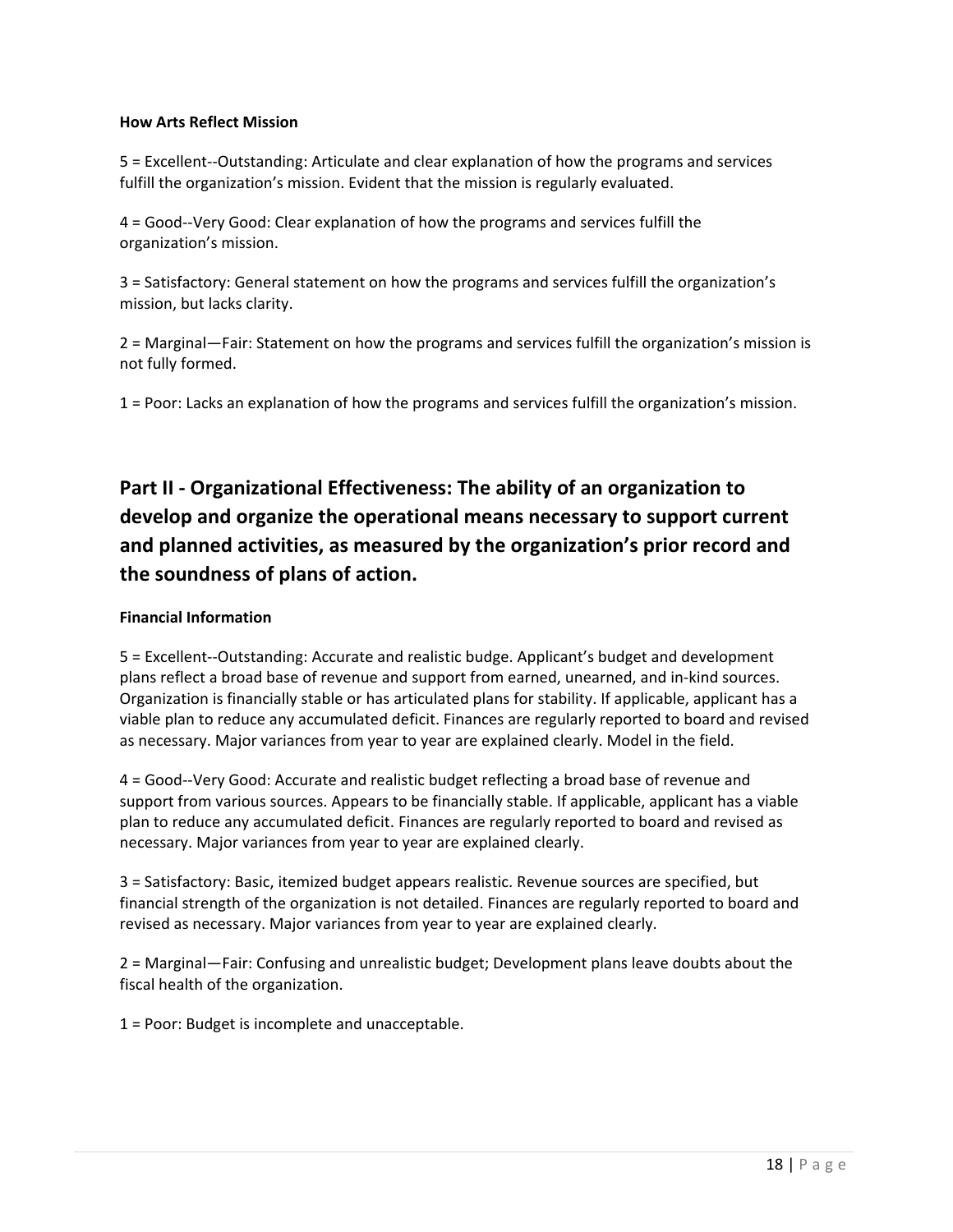#### **Planning**

5 = Excellent‐‐Outstanding: Thorough planning is indicated with clarity, including a relevant and timely strategic plan; articulated vision and mission; appropriate goals, strategies and evaluation plans; adaptability; centrality of the arts, and clarity. Plan is updated regularly.

4 = Good‐‐Very Good: Thorough planning is indicated, including a relevant strategic plan; articulated vision and mission; appropriate goal, strategies and evaluation plans.

3 = Satisfactory: A plan is in place that includes strategic planning, mission, and goals and strategies. Evaluation plans could be included or strengthened.

2 = Marginal—Fair: Vague statements about process and does not address future needs of the organization.

1 = Poor: Strategic plan is absent or contradictory to organization's stated mission.

#### **Management & Structure**

5 = Excellent--Outstanding: Clear evidence that the skills and capacity of the board and professional staff are high; demonstrated personnel structure (paid or volunteer) to implement projects and programs on a high level; evidence of sound management and planning including regular reporting to board. Applicant's artistic, educational and cultural activities are strengthened by qualified personnel.

4 = Good‐‐Very Good: The skills and capacity of the board and professional staff are high. Personnel structure allows implementation of activities on a good level. Regular reporting to the board is evident. Personnel are qualified.

3 = Satisfactory: The skills and capacity of the board and professional staff are adequate to allow implementation of activities on a satisfactory level. Regular reporting to the board is stated. Personnel are mostly qualified.

2 = Marginal—Fair: The board and professional staff are not all adequate to meet the needs of the organization to produce activities on a satisfactory level.

1 = Poor: Board and staff structure and composition are not explained.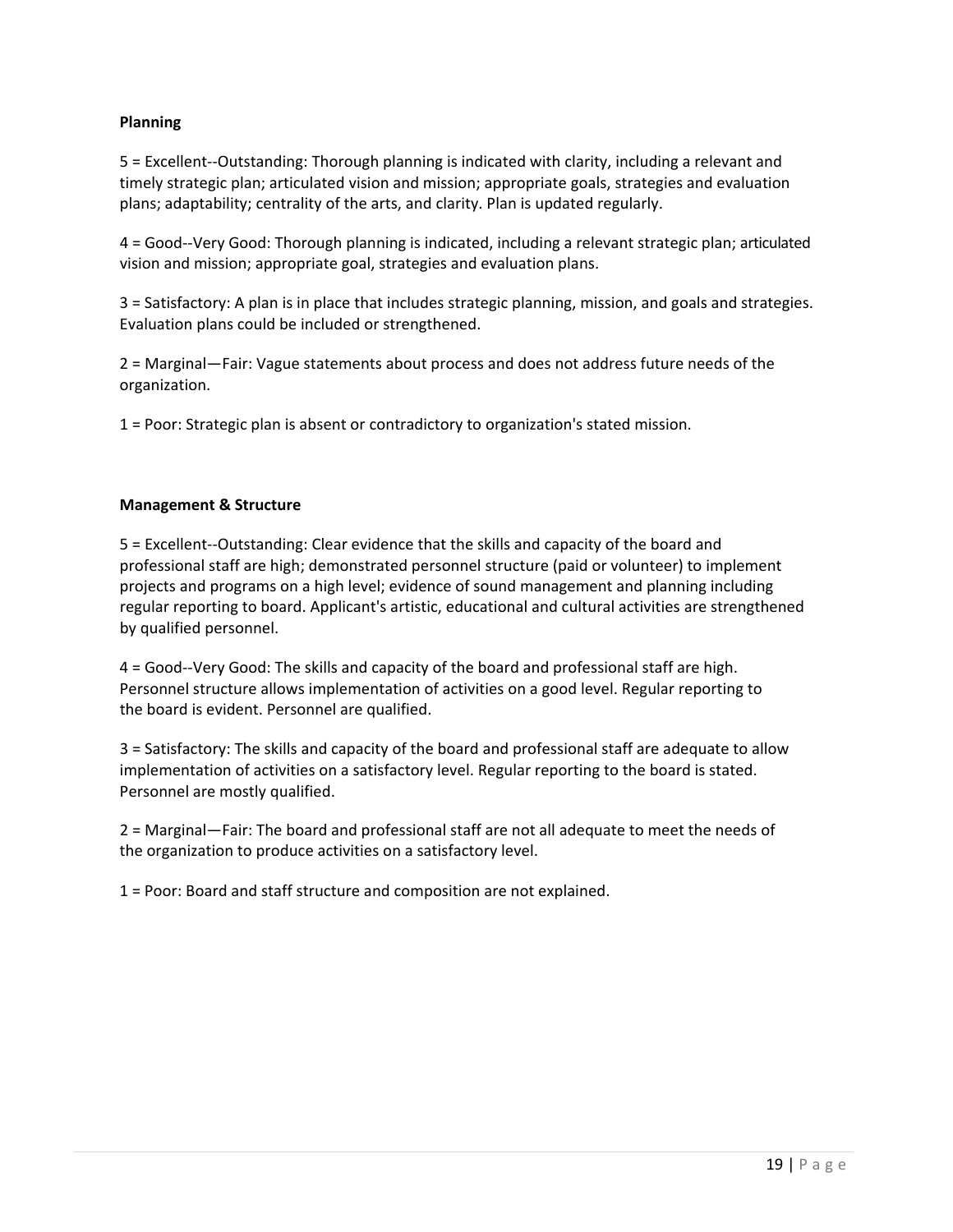**Part III ‐ Service to Community: The degree to which an organization's operations and activities display an understanding of and responsiveness to the community, as the organization defines that community. Evaluation is based on evidence that the organization is committed to serving the community. Community is defined as the constituents served by the applicant, and can be based on artistic discipline or geography, or it can be culturally‐based.**

#### **Description of Community**

5 = Excellent—Outstanding: Thorough description of constituents served by the applicant including artistically, geographically, or culturally‐based. Leader in the field.

4 = Good‐‐Very Good: Clear description of constituents served by the applicant including artistically, geographically, or culturally‐based.

3 = Satisfactory: Basic description of constituents served by the applicant isincluded

2 = Marginal—Fair: Unclear and confusing description of the constituents is provided

1=Poor: Inadequate description of constituents.

#### **Community Engagement & Outreach**

5 = Excellent‐‐Outstanding: Proactive plan for attracting new audiences and audience development, including outreach programs and activities that go into the community. Evidence of understanding and responsiveness to the community. Clear plan and implementation of community engagement evaluation is in place. Leader in the field and model for community engagement.

4 = Good—Very Good: Plan for attracting new audiences and audience development, including outreach programs and activities that go into the community. Evidence of understanding and responsiveness to the community. Plan for community engagement evaluation is in place.

3 = Satisfactory: Open to new audiences, but not engaging new audiences proactively or reaching out to the community. Basic audience and community engagement efforts need strengthening.

2=Marginal--Fair Passive outreach to those that come to the organization's activities. No plan for attracting new audiences, engaging current audiences, or reaching out to the community.

1 = Poor: Does not address audience engagement or outreach.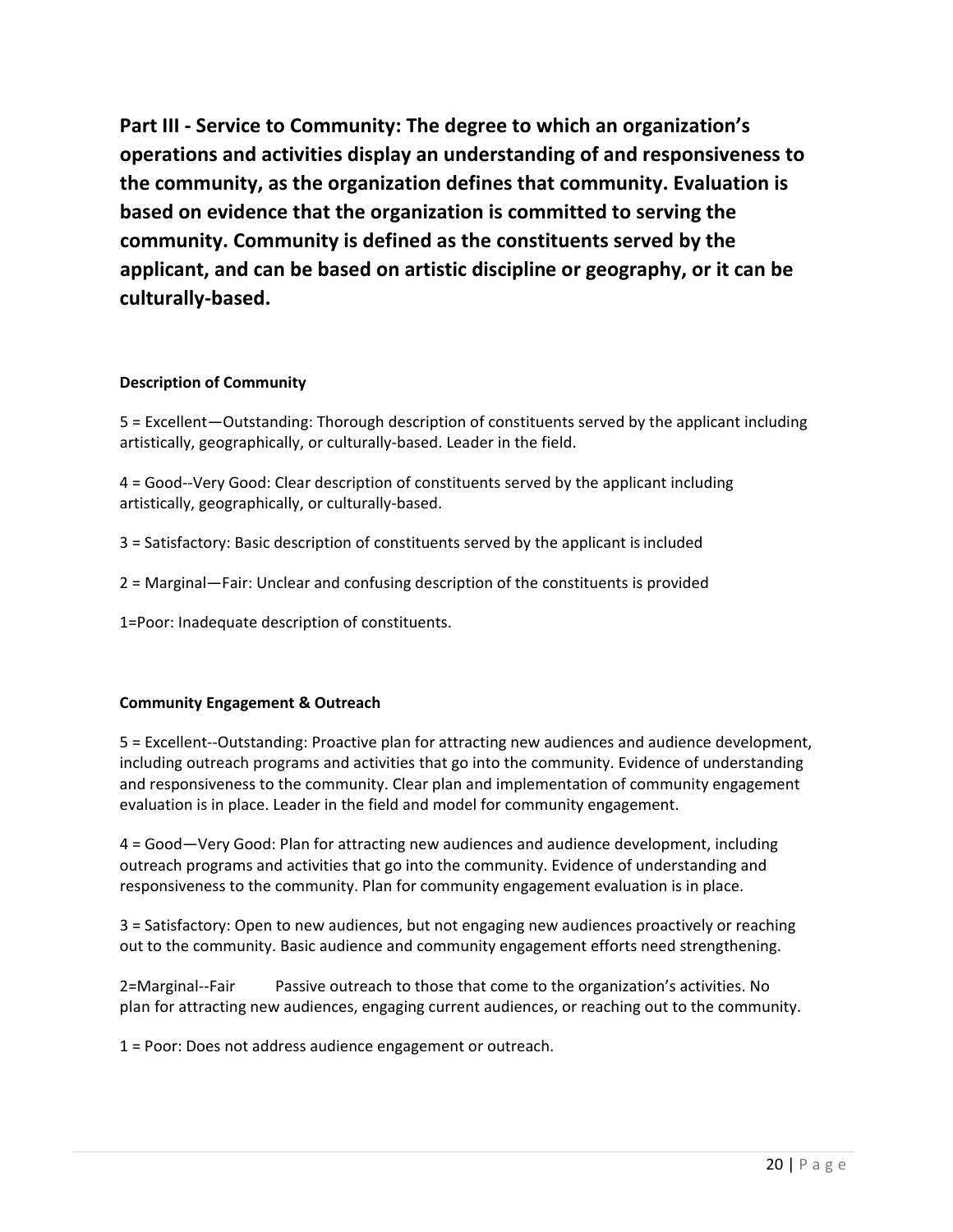**Part IV: IDEA Principles - Inclusion, Diversity, Equity, and Access: The degree to which an organization's operations, activities, goals, and planning display an understanding of and responsiveness to a need to strive towards IDEA at all levels of the organization (programs, administration, audience, artists, board, etc.)** 

#### **IDEA Principles - Inclusion, Diversity, Equity, and Access**

5=Poor: Inadequate description of constituents. 5 = Excellent--Outstanding: Clearly evident and well-articulated IDEA Principles and Practices. Organization is a leader in its field in IDEA.

4 = Good--Very Good: Frequently evident and well-articulated commitment to inclusion, diversity, equity, and access. IDEA practices incorporated throughout operations and programming.

3 = Satisfactory: Adequate evidence of goals and strategies developed to address to inclusion, diversity, equity, and access and practices appear consistent with stated plans.

2 = Marginal--Fair: Implied but no specific evidence of iDEA inclusion, diversity, equity, and access Principles in action.

1 = Poor: Hard to determine, no evidence provided.